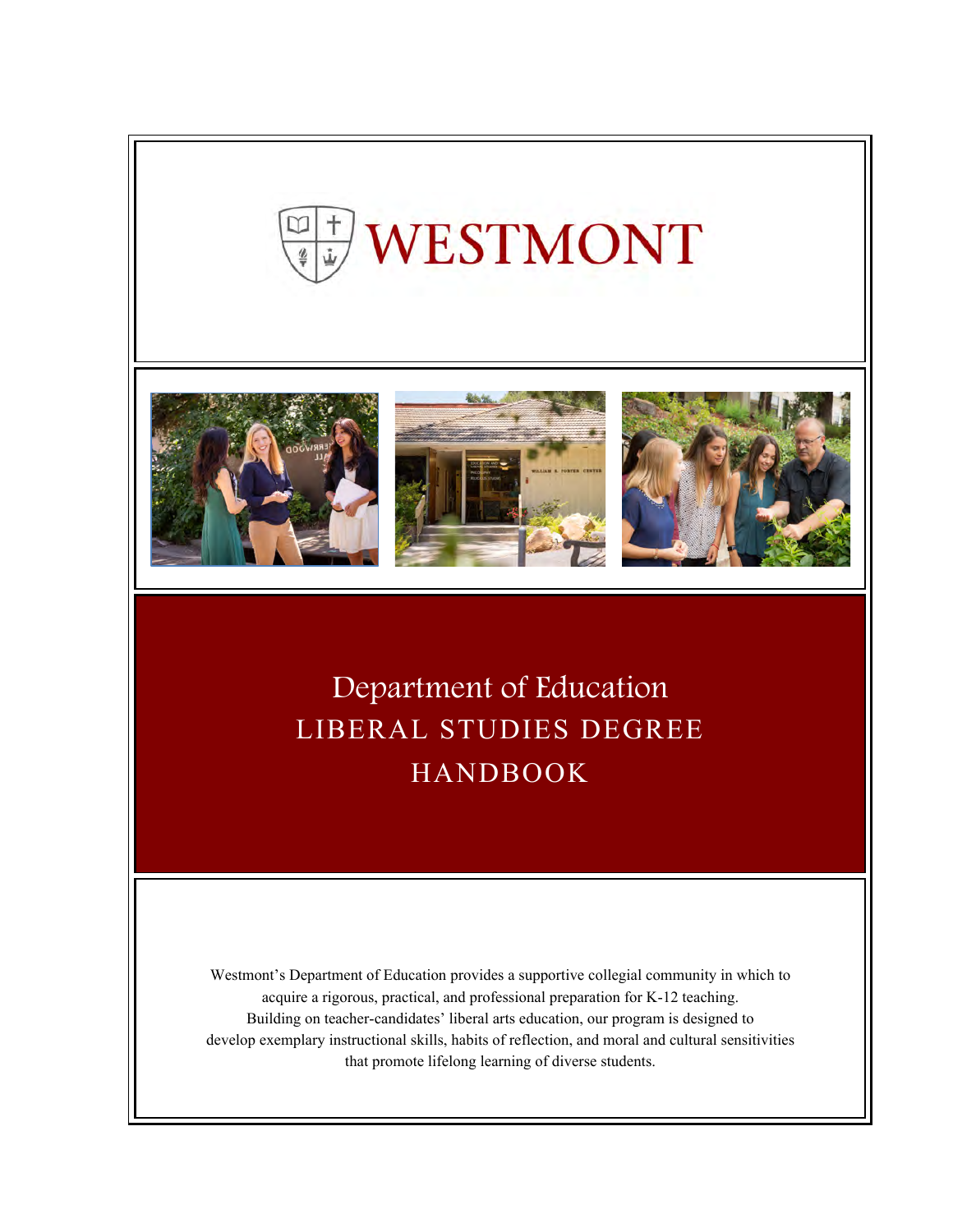# **Table of Contents**

# **Westmont's Liberal Studies Major**

Page #

- 1 Overview of Liberal Studies
- 2 Faculty and Staff
- 4 Overview of Coursework (Advising Sheet)
- 6 Program of Study
- 10 Academic Concentrations
- 15 Portfolio Assignment
- 16 Teacher Performance Expectations
- 17 **Milestones:** Steps toward earning a Preliminary Elementary (Multiple Subject) Teaching Credential on a fast-track at Westmont\*
- 18 Frequently Asked Questions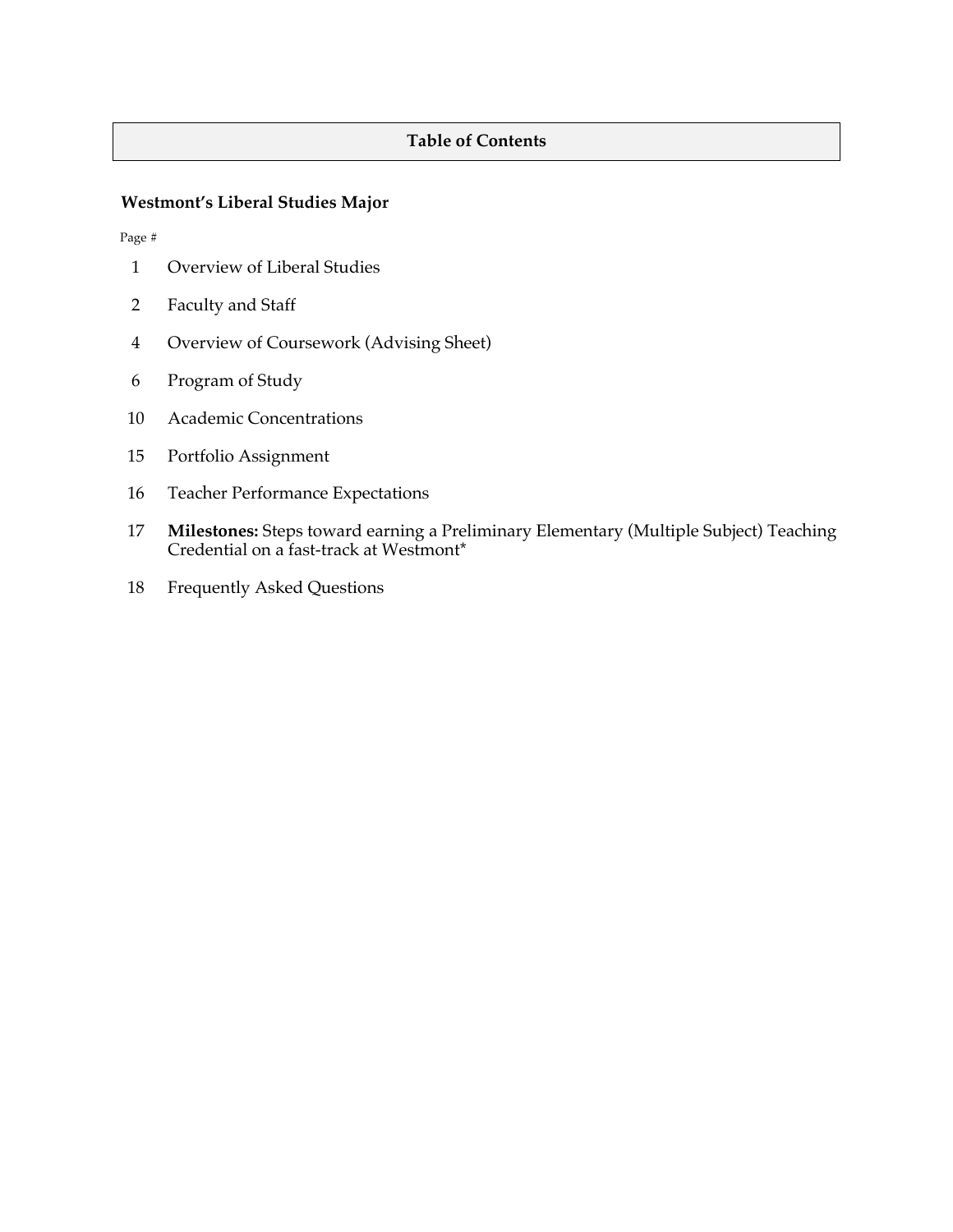

Dear Liberal Studies Student,

On behalf of the Education Department and the faculty teaching Liberal Studies courses, we want to welcome you to our program.

The Liberal Studies program is a multi-disciplinary major designed for those intending to pursue a career in elementary education. We've designed the program at Westmont so that, with proper planning, you can finish both the Liberal Studies program and our credential program in four years. You may also, if you wish, complete the Liberal Studies program in four years, and then come back for a fifth year at Westmont.

As a student in the Liberal Studies program you will have an opportunity to acquire the skills and knowledge that Westmont and the California Commission on Teacher Credentialing have established as essential for the elementary classroom.

Our program is not just about gaining skills and knowledge that you can then pass on to others. The Liberal Studies program at Westmont is also about becoming a certain sort of person, a liberally educated man or woman who can serve as a role model both for children and for other teachers.

Some of the classes you take will seem more directly related to elementary teaching than others. All of your coursework, however, is designed to help you to develop as a whole person intellectually, physically, emotionally, morally, and spiritually.

The education of teacher candidates, like K-12 education, is controlled by a range of complex state laws and policies. Much of what we do in the Liberal Studies program is done to prepare you to enter a teacher certification program, leading to a California Multiple Subject Credential. Accordingly, the Liberal Studies major (including the GE requirements) is among the largest in terms of unit count of all the majors at Westmont, and probably the most complex.

That's where the handbook you're holding comes in—becoming familiar with this material will help you to work more efficiently and more professionally with your academic advisor in planning your overall academic program.

Again, welcome to the program. Blessings as you work toward fulfilling your calling in the elementary classroom.

Best regards, and looking forward to getting to know you,

Michelle C. Thomes

Michelle Hughes, Ed.D. Associate Professor of Education

Orgula

Andrew Dean Mullen, Ph.D. Professor of Education

Carly Mitten

Carolyn Mitten, Ph.D. Assistant Professor of Education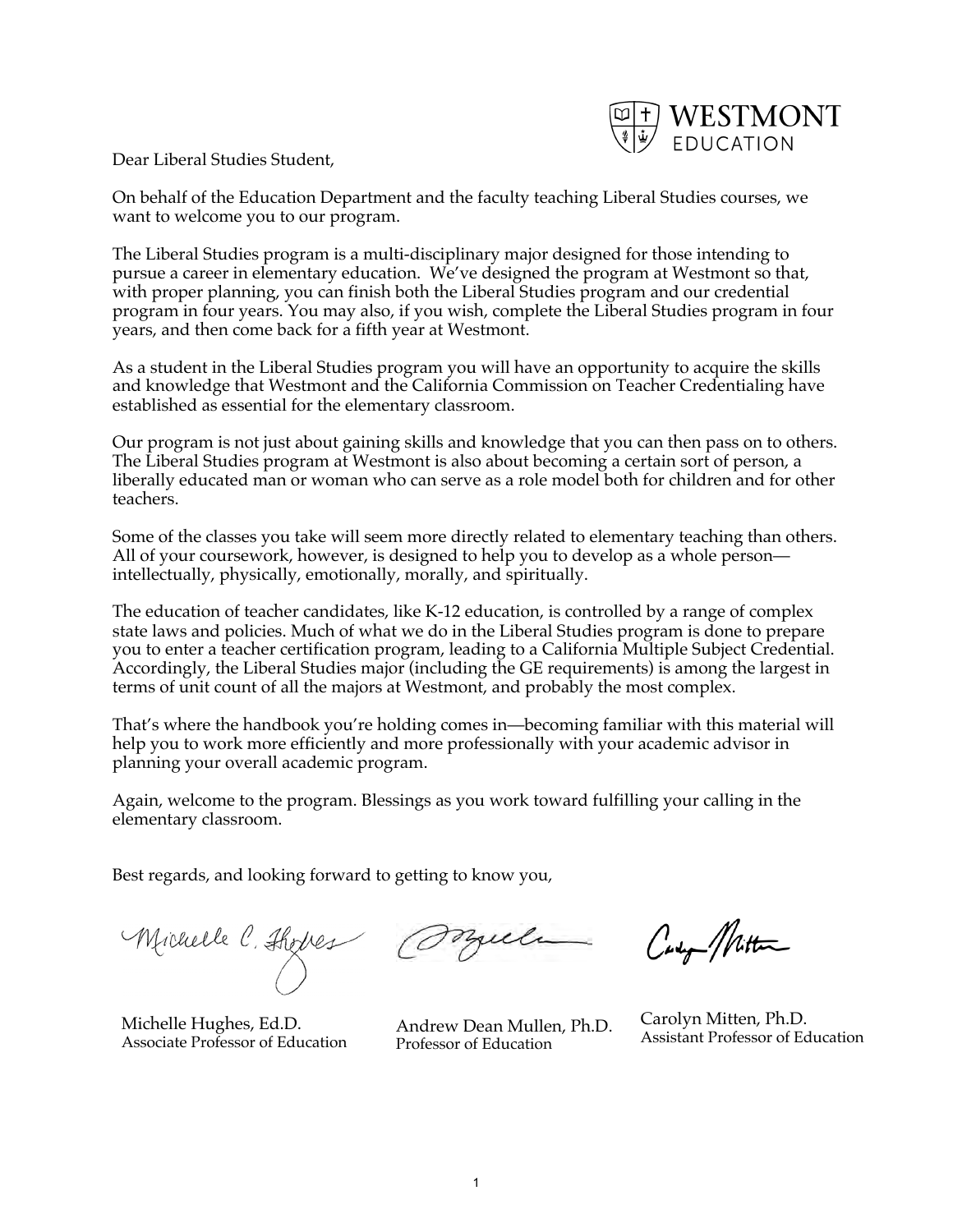

**Dr. Michelle Hughes**, Associate Professor of Education, was inspired to go into education by several people. Her mom who taught preschool, kindergarten and first grade gave Michelle her first interest in education. Michelle was also inspired by her dynamic high school English teacher, Mrs. Zastrow, who enthusiastically tape recorded lectures for her senior English classes while battling cancer.

Michelle attended Westmont College and earned a B.A. in English in 1989, as well as a secondary teaching credential from Westmont's Education Department. Michelle taught junior high English for seven years in Santa Barbara. While working on her Master's in Educational Leadership at California State Northridge, she transitioned to a local high school where she took on the position of assistant principal. Michelle served as head editor of her school's National Blue Ribbon grant which the school was awarded in Washington D.C. in the fall of

2000. She earned a doctorate in education at George Fox University.

Michelle embraces the opportunity to work at Westmont College. Michelle is passionate about making connections with Westmont students, promoting the teaching profession, and developing competent and compassionate professionals for long term service in both public and private schools. Michelle's research interests include professional teaching dispositions and teacher leadership. She embraces the challenge of demonstrating how students can put their faith into action in the classroom. Michelle hopes to inspire and equip Westmont students to serve and develop life-long learners in and out of the classroom. "Teaching is an ideal profession that personifies loving others. I feel privileged and honored to teach Westmont students how to teach their own students and prepare the future." Dr. Hughes was honored with Westmont's Bruce and Adaline Bare Teacher of the Year Award in the Social Sciences in May 2013.

Michelle enjoys spending time with her husband Chris, a '88 Westmont alum, and local teacher/coach, and their two children. They are actively involved in their local church and schools. Additionally, Michelle and family enjoy spending summer vacations in Mammoth Lakes, CA, biking, hiking, and reading.



**Dr. Andrew Mullen**, Professor of Education, started teaching Vacation Bible School at the age of 14, and hasn't stopped teaching since. A stint as resident ornithologist at the Ranger Rick Wildlife Camp in North Carolina confirmed his vocation, and he was an instructor in two residential nature centers before returning to school for an elementary credential (Colorado College, M.A.T., 1985).

Dr. Mullen taught  $4<sup>th</sup>$  and  $5<sup>th</sup>$  grades for three years in the public schools of Colorado Springs, CO, as well as teaching history for four years at the Collegiate School in Louisville, KY. He earned a Ph.D. in the history of education and history/social studies curriculum from Columbia University in 1996. His scholarly interests include nationalism in American education, the history of teaching history, and the history of children's literature. He has served as chair of the joint NCSS-Children's Book Council Committee, a group that

publishes annual reviews of outstanding children's books in the area of history and geography. Dr Mullen received Westmont's Bruce and Adaline Bare Teacher of the Year Award in the Social Sciences in 2011. He and his wife Jana, who holds a degree in the history of Christianity, have two children, Phoebe and Frances.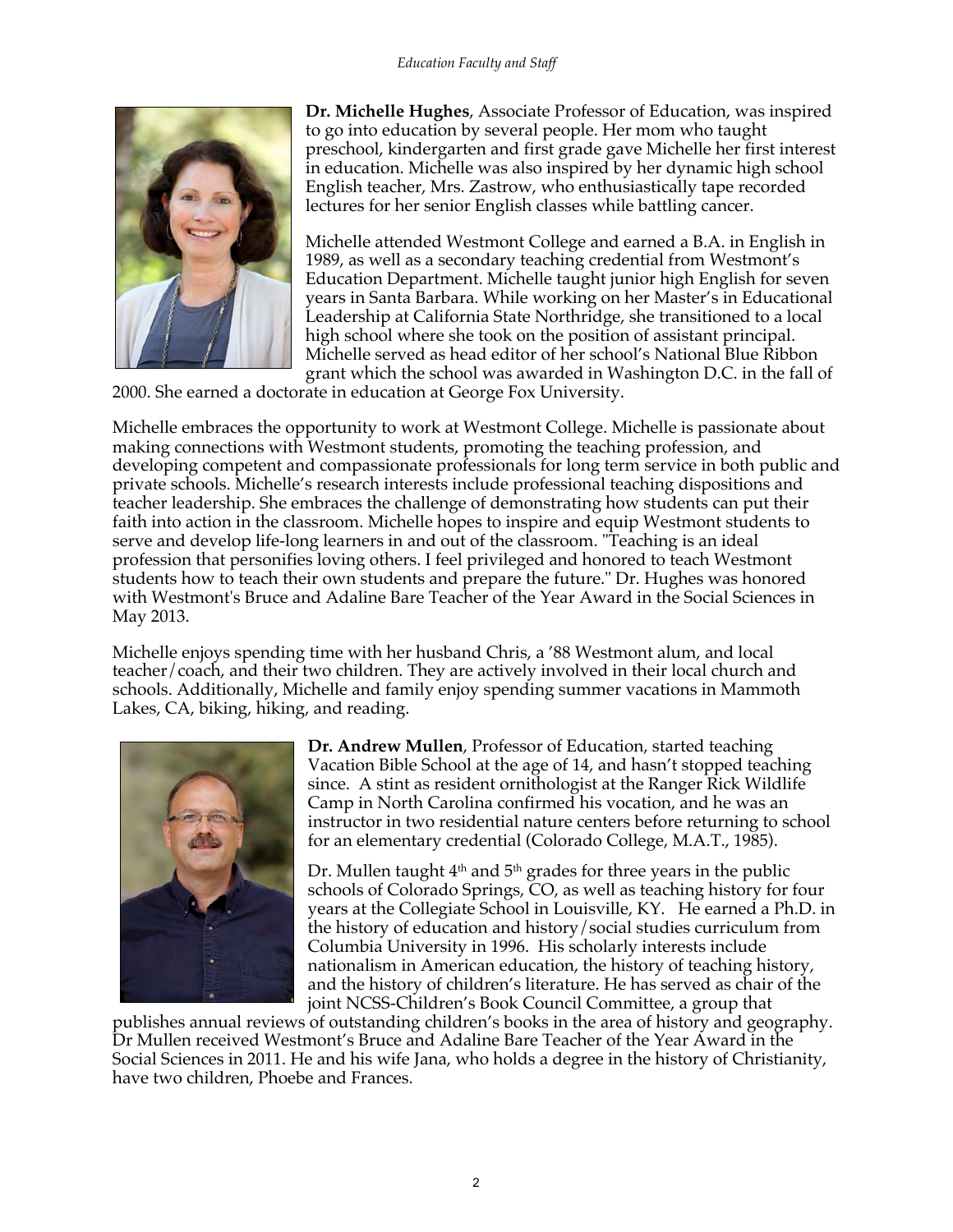

**Dr. Carolyn Mitten,** Assistant Professor of Education, felt God's call to teach as a summer camp counselor during college and quickly added teaching certification to her mathematics degree at Messiah College. She then taught mathematics in public secondary schools in her home state of Pennsylvania for five years. Mitten earned her Ph.D. at the University of Florida where she specialized in Curriculum and Instruction with an emphasis on Mathematics Education.

Over the past seven years, she has taught undergraduate and graduate courses in K-12 education across multiple institutions. While her primary focus has been fostering conceptual understanding and appreciation for the teaching of mathematics, she also enjoys supporting students in designing instruction and assessment that address the needs of all learners. Her recent scholarship has focused

on preparing teachers to be compassionate assessors through the use of formative assessment that engages and supports all learners.



**Heather Bergthold**, Education Program Assistant, earned her B.A. in Sociology at Wheaton College. After obtaining her teaching credential from California State University, Northridge, Heather taught first and second grade for nine years.

Heather is usually the best person to go to for many of your day-to-day questions. She offers a welcoming, helpful, and pleasant spirit to every student who visits the Education office. In recognition of her exceptional service to the College, Heather received the 2016 Employee of The Year Award.

(805)-565-5165 hbergthold@westmont.edu education@westmont.edu

# **Expectation for Faculty Collaboration with Community**

Full-time professors in Westmont's Department of Education are expected to develop relationships, collaborate, and partner with teachers and administrators in local schools, district office personnel, and the County Office of Education.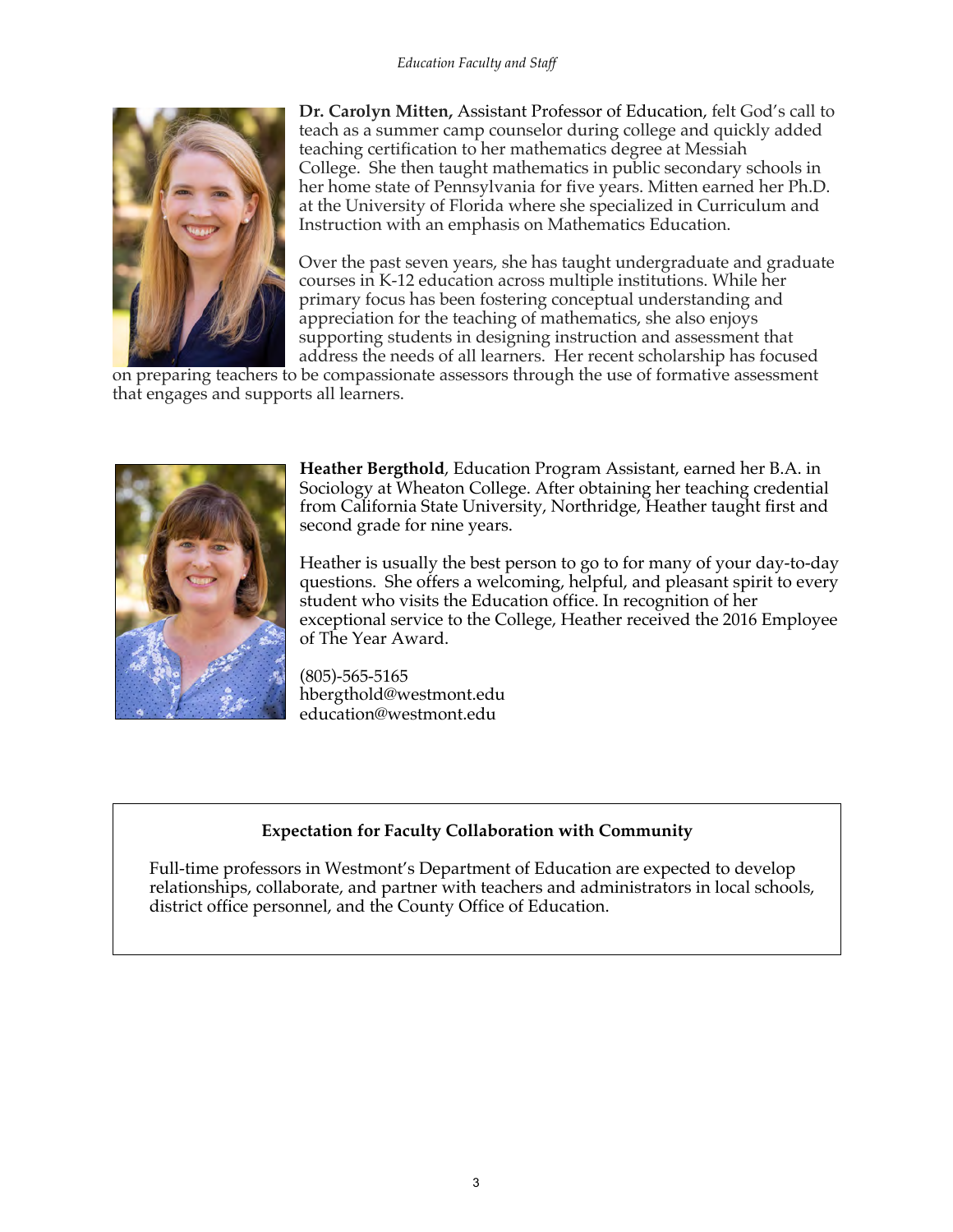# **Bachelor of Arts in Liberal Studies** (Pre-Elementary Education)

Advising Sheet

**Name \_\_\_\_\_\_\_\_\_\_\_\_\_\_\_\_\_\_\_\_\_\_\_\_\_\_\_\_\_\_\_\_\_\_\_\_\_\_\_\_\_\_\_ Year entered program \_\_\_\_\_\_\_\_\_\_\_\_**

The Liberal Studies major is structured differently than other majors at Westmont. The courses used to fulfill Westmont's general Education requirement also fulfill the Liberal Studies requirements. Taken as outlined below, the program of study aligns to the Elementary Subject Matter test (CSET) which is required by the state to enter a multiple-subject (K-6) credential program.

**Semester Semester Semester** 

**LONT** 

| r<br>аке<br>י |
|---------------|

| 1. Common Contexts (20 units)                     |                  |                                                                                                                                       |                |  |
|---------------------------------------------------|------------------|---------------------------------------------------------------------------------------------------------------------------------------|----------------|--|
| A. Biblical/Theological Canons                    | <b>RS 1</b>      | Life and Literature of the Old Testament                                                                                              | 4              |  |
|                                                   | <b>RS 10</b>     | Life and Literature of the New Testament                                                                                              | 4              |  |
|                                                   | <b>RS 20</b>     | Introduction to Christian Doctrine                                                                                                    | 4              |  |
| B. Christian Liberal Arts                         | PHI <sub>6</sub> | <b>Philosophical Perspectives</b><br>Alternatives: CS 50, EB 9, POL 30                                                                | 4              |  |
|                                                   | HIS <sub>9</sub> | World Civilizations to 1750                                                                                                           | 4              |  |
|                                                   |                  | (Note: Liberal Studies students fulfill this requirement differently than                                                             |                |  |
| 2. Common Inquiries (32 units)                    |                  | students in other majors).                                                                                                            |                |  |
| Reading Imaginative Literature                    | ENG <sub>6</sub> | <b>Studies in Literature</b>                                                                                                          | 4              |  |
|                                                   |                  | Alternatives: Any course that fulfills "Reading Imaginative Literature"                                                               |                |  |
| <b>Exploring Physical Sciences</b>                | <b>PHS 11</b>    | Introduction to Physical Science<br>Alternatives: CHM 1, CHM 4, CHM 5, PHY 7, PHY 21                                                  | 4              |  |
| <b>Exploring Life Sciences</b>                    | LS 12            | Introduction to Life Science                                                                                                          | 4              |  |
|                                                   |                  | Alternative: BIO 5                                                                                                                    |                |  |
| <b>Reasoning Abstractly</b>                       | MA 160           | <b>Fundamentals of Mathematics I</b><br>Alternative: MA 9                                                                             | 4              |  |
| <b>Working Artistically</b>                       | <b>ART 180</b>   | Art for Children                                                                                                                      | 4              |  |
| <b>Thinking Globally</b>                          | ED 105           | <b>Cultural Diversity</b>                                                                                                             | 4              |  |
|                                                   |                  | Alternatives: Westmont in Mexico Program (with orientation<br>seminar)                                                                |                |  |
| Thinking Historically                             | HIS <sub>7</sub> | US History to 1877                                                                                                                    | 4              |  |
| <b>Understanding Society</b>                      | <b>HIS 178</b>   | California Experience                                                                                                                 | 4              |  |
|                                                   |                  |                                                                                                                                       |                |  |
| 3. Common Skills (11-15 units)                    |                  |                                                                                                                                       |                |  |
| А.                                                |                  | Three writing/speech intensive courses                                                                                                |                |  |
|                                                   | ENG <sub>2</sub> | Composition                                                                                                                           | 4              |  |
| riting for the Liberal Arts                       |                  | Some students are exempt from ENG 2:                                                                                                  |                |  |
|                                                   |                  | Unit-bearing course (AP, IB, or Comp. course)<br>Examination (SAT, or ACT)                                                            |                |  |
| $\bullet$                                         |                  | Candidates meet this requirement through ED 100: Explorations in                                                                      |                |  |
| riting within the major                           |                  | Teaching (units counted elsewhere)                                                                                                    |                |  |
|                                                   |                  |                                                                                                                                       |                |  |
| $\bullet$                                         |                  | Candidates can meet this requirement by taking a writing intensive<br>course in their area of concentration (units counted elsewhere) |                |  |
| riting outside the major                          |                  |                                                                                                                                       |                |  |
| B. Quantitative & Analytical                      | MA 165           | <b>Fundamentals of Mathematics II</b>                                                                                                 | $\overline{2}$ |  |
| Reasoning                                         |                  |                                                                                                                                       |                |  |
| C. Modern/Foreign Language                        |                  | One course of Foreign Language beyond whatever level you                                                                              | 4              |  |
| D. Physical Education                             | PEA 32           | test into upon arrival<br>Fitness for Life                                                                                            | 1              |  |
|                                                   | PEA              | PEA elective                                                                                                                          | $\mathbf{1}$   |  |
|                                                   | PEA              | PEA elective                                                                                                                          | 1              |  |
|                                                   | <b>KNS 155</b>   | <b>Fundamentals of Movement</b>                                                                                                       | $\overline{2}$ |  |
| 4. Compassionate Action (4 units)                 |                  |                                                                                                                                       |                |  |
| Serving society<br>Communicating cross-culturally | ED 100           | <b>Explorations in Teaching</b>                                                                                                       | 4              |  |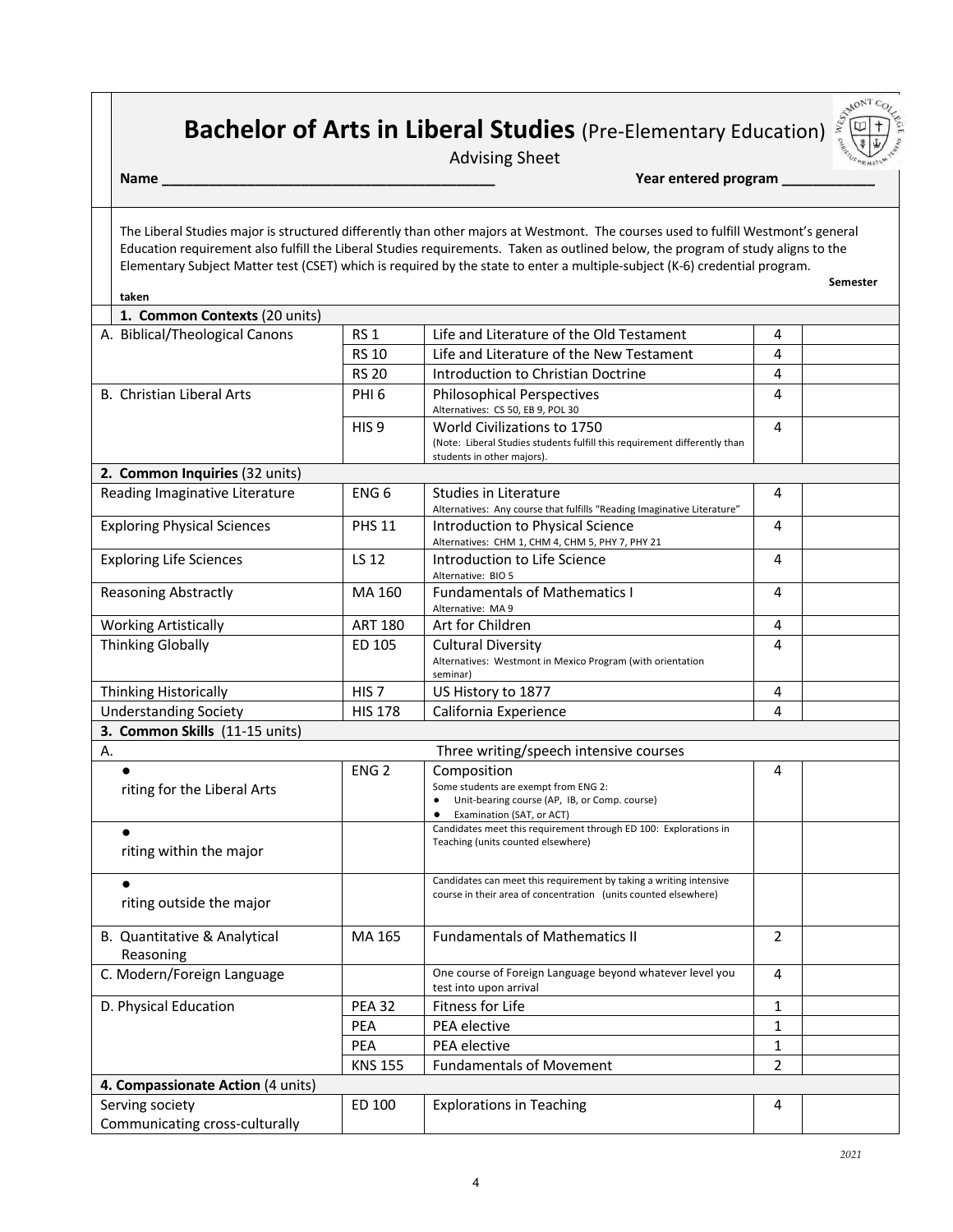- Total units for completing GE and requirements for major = 108-112. Additional electives are needed to reach the 124 units required for graduation.
- For students who choose the fast-track option, leading to a Liberal Studies major and a preliminary teaching credential in 4 years, most of these elective units will consist of credential courses taken in the first semester of the final year of study.
- **Please be aware that acceptance into Westmont does not automatically guarantee admission into the Credential Program. In order to enter the Credential Program, you need to apply separately during your final year of regular study. Among other conditions, you need to have earned a 2.75 GPA and a passing score on the CSET. See college catalog for details on admission to the program.**
- Please direct questions or concerns about information on this sheet to Education Program Assistant or Department Chair.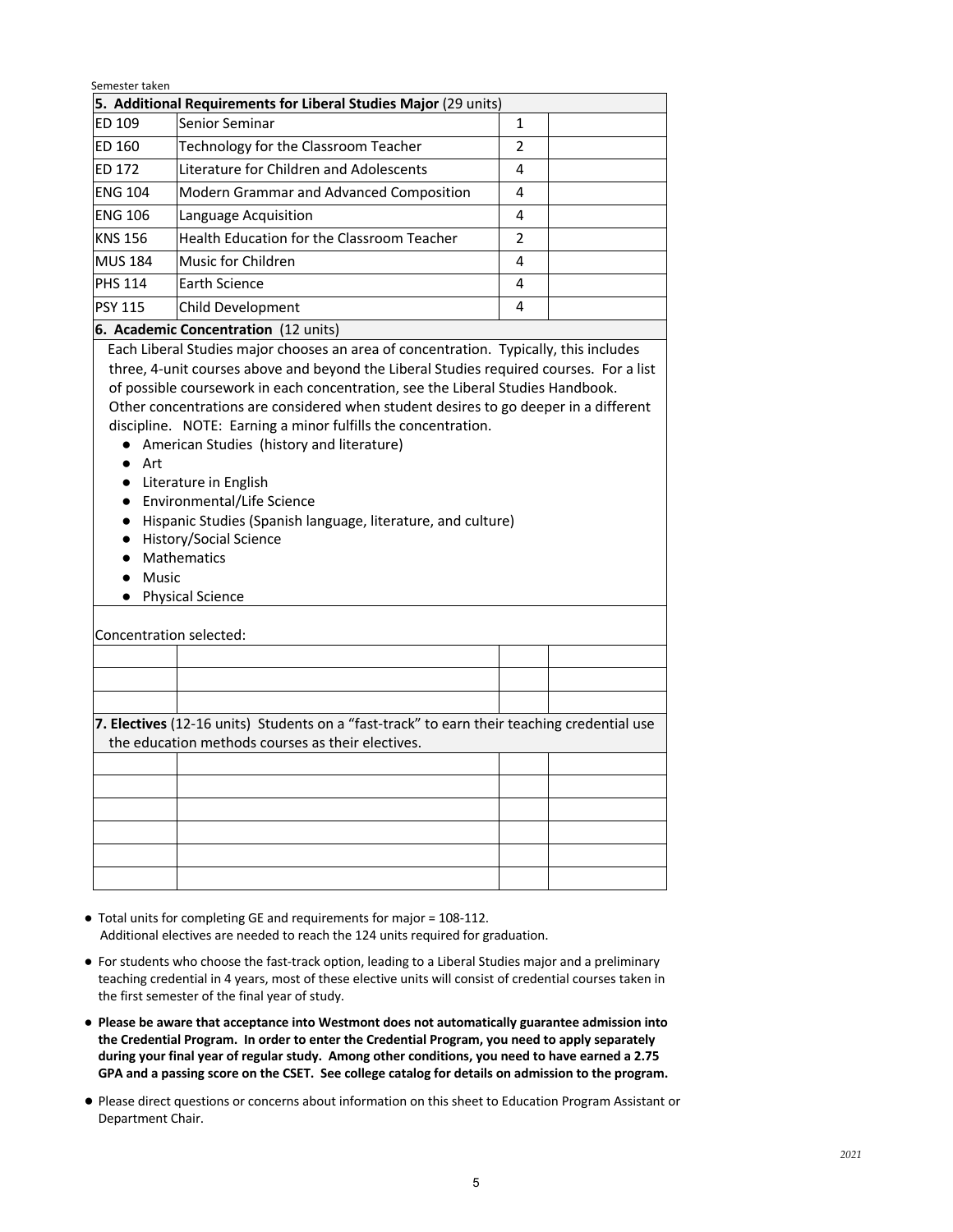# **Example of Program of Study for Liberal Studies Majors**

The following program of study includes both Westmont's General Education requirements and a state-approved course of study designed to prepare elementary teacher candidates for entry to a Multiple Subject Credential Program.

#### **Note that there are a number of differences between the way Liberal Studies students and other Westmont students fulfill General Education requirements.**

In order to help this program make sense to you, and to be useful for different purposes, it's presented below in three different ways:

- **(I)** Arranged according to the categories of **Westmont's General Education requirements**
- (II) Arranged according to the categories of **California's Commission on Teacher Credentialing requirements** for a state-approved Elementary Subject Matter major
- (III) Arranged **chronologically**, in an approximate and suggested sequence of the way you might actually take the courses.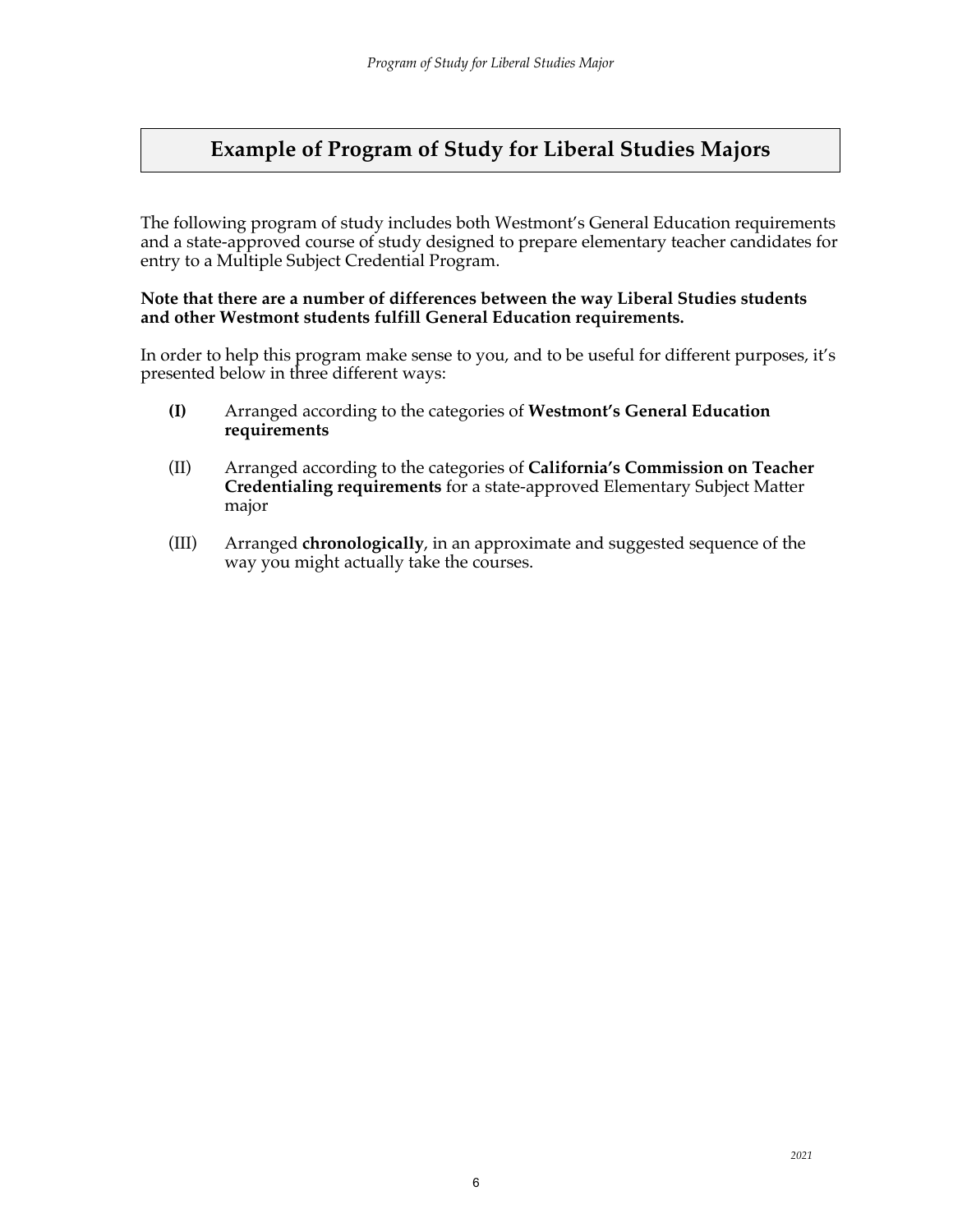# **I. Program for Liberal Studies majors, arranged by Westmont College General Education categories**

| $(20 \text{ units})$<br>$(32 \text{ units})$<br>RS 1: Life & Lit. of the Old Testament<br>ED 109: Liberal Studies Senior Seminar<br>4<br>4<br>RS 10: Life & Lit. of the New Testament<br>4<br>ED 160: Technology for the Classroom Teacher<br>4<br>$\overline{4}$<br>ED 172: Literature for Children & Adoles.<br>RS 20: Christian Doctrine<br>4<br>4<br>ENG 104: Modern Grammar and Comp.<br>PHI 6: Philosophical Perspectives<br>$\overline{4}$<br>4<br>HIS 9: World History I<br>ENG 106: Language Acquisition<br>KNS 156: Health Education<br>4<br>4<br>4<br>MUS 184: Music for Children<br>Reading Imaginative Lit: ENG 6: Studies in Literature<br>$\overline{4}$<br>4<br>Exploring Phy. Science: PHS 11: Intro. to Phy. Sciences<br>PHS 114: Earth Science<br>$\overline{4}$<br>4<br>Exploring Life Science: LS 12: Intro. to Life Sciences<br>PSY 115: Child Development<br>Reasoning Abstractly: MA 160: Fund. of Mathematics I<br>$\overline{4}$<br>Working Artistically: ART 180: Art for Children<br>4<br>$\overline{4}$<br>Thinking Globally: ED 105: Cultural Diversity<br>Thinking Historically: HIS 7: US History to 1877<br>4<br>Understanding Society: HIS 178: Calif. Experience<br>4<br><b>Common Skills</b><br>Concentration & Interdisciplinary study<br>(11-15 units)<br>$(12 \text{ units})$<br>Each Liberal Studies major will choose one of the<br>Three writing or speech-intensive courses<br>$\overline{2}$<br>• Writing for the Liberal Arts:<br>concentrations below and take 3 courses:<br>ENG 2: Composition<br>American Studies (history & literature)<br>Some students are exempt from ENG 2 through a unit-bearing course<br>Art<br>(AP, IB, or Composition course) or by examination (SAT or ACT)<br>Literature in English<br>• Writing within the major:<br><b>Environmental Science</b><br>ED 100: Explorations in Teaching<br><b>Hispanic Studies</b><br>(units counted elsewhere)<br>History/Social Science<br>• Writing or speaking outside the major:<br><b>Mathematics</b><br>This will be fulfilled in the context of fulfilling other GE requirements of<br>Music<br>the Depth Requirement. Units counted elsewhere.<br><b>Physical Science</b><br>Quantitative & Analytical Reasoning:<br>2<br>MA 165: Fundamentals of Math II<br>Total units for completing GE and state requirements<br>$\bullet$<br>for liberal studies major under this proposal: 108-<br>Modern/Foreign Language<br>Meet the college's GE language requirements (see Westmont's<br>112 units<br>Catalog)<br>Physical Education:<br>Additional electives need to reach 124 units required<br>PEA 32: Fitness for Life<br>for graduation.<br>$\overline{2}$<br>2 PEA electives<br>$\overline{2}$<br>KNS 155: Fundamentals of Movement<br>For students who choose the fast-track option,<br>$\bullet$<br>Physical Education:<br>leading to a Liberal Studies major and a preliminary<br>PEA 32: Fitness for Life<br>1<br>teaching credential in 2 years, most of these elective<br>2 PEA electives<br>2<br>units will consist of credential courses taken in the<br>$\overline{2}$<br>KNS 155: Fundamentals of Movement<br>first semester of the final year of study.<br><b>Compassionate Action</b><br>Serving society/Communicating Cross-culturally:<br>$\overline{4}$ |                                                            |                                    |  |
|--------------------------------------------------------------------------------------------------------------------------------------------------------------------------------------------------------------------------------------------------------------------------------------------------------------------------------------------------------------------------------------------------------------------------------------------------------------------------------------------------------------------------------------------------------------------------------------------------------------------------------------------------------------------------------------------------------------------------------------------------------------------------------------------------------------------------------------------------------------------------------------------------------------------------------------------------------------------------------------------------------------------------------------------------------------------------------------------------------------------------------------------------------------------------------------------------------------------------------------------------------------------------------------------------------------------------------------------------------------------------------------------------------------------------------------------------------------------------------------------------------------------------------------------------------------------------------------------------------------------------------------------------------------------------------------------------------------------------------------------------------------------------------------------------------------------------------------------------------------------------------------------------------------------------------------------------------------------------------------------------------------------------------------------------------------------------------------------------------------------------------------------------------------------------------------------------------------------------------------------------------------------------------------------------------------------------------------------------------------------------------------------------------------------------------------------------------------------------------------------------------------------------------------------------------------------------------------------------------------------------------------------------------------------------------------------------------------------------------------------------------------------------------------------------------------------------------------------------------------------------------------------------------------------------------------------------------------------------------------------------------------------------------------------------------------------------------------------------------------------------------------------------------------------------------------------------------------------------------------------------------------------------------------------|------------------------------------------------------------|------------------------------------|--|
|                                                                                                                                                                                                                                                                                                                                                                                                                                                                                                                                                                                                                                                                                                                                                                                                                                                                                                                                                                                                                                                                                                                                                                                                                                                                                                                                                                                                                                                                                                                                                                                                                                                                                                                                                                                                                                                                                                                                                                                                                                                                                                                                                                                                                                                                                                                                                                                                                                                                                                                                                                                                                                                                                                                                                                                                                                                                                                                                                                                                                                                                                                                                                                                                                                                                                            | Common Context                                             | <b>Additional Required Courses</b> |  |
|                                                                                                                                                                                                                                                                                                                                                                                                                                                                                                                                                                                                                                                                                                                                                                                                                                                                                                                                                                                                                                                                                                                                                                                                                                                                                                                                                                                                                                                                                                                                                                                                                                                                                                                                                                                                                                                                                                                                                                                                                                                                                                                                                                                                                                                                                                                                                                                                                                                                                                                                                                                                                                                                                                                                                                                                                                                                                                                                                                                                                                                                                                                                                                                                                                                                                            |                                                            |                                    |  |
|                                                                                                                                                                                                                                                                                                                                                                                                                                                                                                                                                                                                                                                                                                                                                                                                                                                                                                                                                                                                                                                                                                                                                                                                                                                                                                                                                                                                                                                                                                                                                                                                                                                                                                                                                                                                                                                                                                                                                                                                                                                                                                                                                                                                                                                                                                                                                                                                                                                                                                                                                                                                                                                                                                                                                                                                                                                                                                                                                                                                                                                                                                                                                                                                                                                                                            |                                                            |                                    |  |
|                                                                                                                                                                                                                                                                                                                                                                                                                                                                                                                                                                                                                                                                                                                                                                                                                                                                                                                                                                                                                                                                                                                                                                                                                                                                                                                                                                                                                                                                                                                                                                                                                                                                                                                                                                                                                                                                                                                                                                                                                                                                                                                                                                                                                                                                                                                                                                                                                                                                                                                                                                                                                                                                                                                                                                                                                                                                                                                                                                                                                                                                                                                                                                                                                                                                                            |                                                            |                                    |  |
|                                                                                                                                                                                                                                                                                                                                                                                                                                                                                                                                                                                                                                                                                                                                                                                                                                                                                                                                                                                                                                                                                                                                                                                                                                                                                                                                                                                                                                                                                                                                                                                                                                                                                                                                                                                                                                                                                                                                                                                                                                                                                                                                                                                                                                                                                                                                                                                                                                                                                                                                                                                                                                                                                                                                                                                                                                                                                                                                                                                                                                                                                                                                                                                                                                                                                            |                                                            |                                    |  |
|                                                                                                                                                                                                                                                                                                                                                                                                                                                                                                                                                                                                                                                                                                                                                                                                                                                                                                                                                                                                                                                                                                                                                                                                                                                                                                                                                                                                                                                                                                                                                                                                                                                                                                                                                                                                                                                                                                                                                                                                                                                                                                                                                                                                                                                                                                                                                                                                                                                                                                                                                                                                                                                                                                                                                                                                                                                                                                                                                                                                                                                                                                                                                                                                                                                                                            |                                                            |                                    |  |
|                                                                                                                                                                                                                                                                                                                                                                                                                                                                                                                                                                                                                                                                                                                                                                                                                                                                                                                                                                                                                                                                                                                                                                                                                                                                                                                                                                                                                                                                                                                                                                                                                                                                                                                                                                                                                                                                                                                                                                                                                                                                                                                                                                                                                                                                                                                                                                                                                                                                                                                                                                                                                                                                                                                                                                                                                                                                                                                                                                                                                                                                                                                                                                                                                                                                                            |                                                            |                                    |  |
|                                                                                                                                                                                                                                                                                                                                                                                                                                                                                                                                                                                                                                                                                                                                                                                                                                                                                                                                                                                                                                                                                                                                                                                                                                                                                                                                                                                                                                                                                                                                                                                                                                                                                                                                                                                                                                                                                                                                                                                                                                                                                                                                                                                                                                                                                                                                                                                                                                                                                                                                                                                                                                                                                                                                                                                                                                                                                                                                                                                                                                                                                                                                                                                                                                                                                            |                                                            |                                    |  |
|                                                                                                                                                                                                                                                                                                                                                                                                                                                                                                                                                                                                                                                                                                                                                                                                                                                                                                                                                                                                                                                                                                                                                                                                                                                                                                                                                                                                                                                                                                                                                                                                                                                                                                                                                                                                                                                                                                                                                                                                                                                                                                                                                                                                                                                                                                                                                                                                                                                                                                                                                                                                                                                                                                                                                                                                                                                                                                                                                                                                                                                                                                                                                                                                                                                                                            |                                                            |                                    |  |
|                                                                                                                                                                                                                                                                                                                                                                                                                                                                                                                                                                                                                                                                                                                                                                                                                                                                                                                                                                                                                                                                                                                                                                                                                                                                                                                                                                                                                                                                                                                                                                                                                                                                                                                                                                                                                                                                                                                                                                                                                                                                                                                                                                                                                                                                                                                                                                                                                                                                                                                                                                                                                                                                                                                                                                                                                                                                                                                                                                                                                                                                                                                                                                                                                                                                                            |                                                            |                                    |  |
|                                                                                                                                                                                                                                                                                                                                                                                                                                                                                                                                                                                                                                                                                                                                                                                                                                                                                                                                                                                                                                                                                                                                                                                                                                                                                                                                                                                                                                                                                                                                                                                                                                                                                                                                                                                                                                                                                                                                                                                                                                                                                                                                                                                                                                                                                                                                                                                                                                                                                                                                                                                                                                                                                                                                                                                                                                                                                                                                                                                                                                                                                                                                                                                                                                                                                            |                                                            |                                    |  |
|                                                                                                                                                                                                                                                                                                                                                                                                                                                                                                                                                                                                                                                                                                                                                                                                                                                                                                                                                                                                                                                                                                                                                                                                                                                                                                                                                                                                                                                                                                                                                                                                                                                                                                                                                                                                                                                                                                                                                                                                                                                                                                                                                                                                                                                                                                                                                                                                                                                                                                                                                                                                                                                                                                                                                                                                                                                                                                                                                                                                                                                                                                                                                                                                                                                                                            |                                                            |                                    |  |
|                                                                                                                                                                                                                                                                                                                                                                                                                                                                                                                                                                                                                                                                                                                                                                                                                                                                                                                                                                                                                                                                                                                                                                                                                                                                                                                                                                                                                                                                                                                                                                                                                                                                                                                                                                                                                                                                                                                                                                                                                                                                                                                                                                                                                                                                                                                                                                                                                                                                                                                                                                                                                                                                                                                                                                                                                                                                                                                                                                                                                                                                                                                                                                                                                                                                                            |                                                            |                                    |  |
|                                                                                                                                                                                                                                                                                                                                                                                                                                                                                                                                                                                                                                                                                                                                                                                                                                                                                                                                                                                                                                                                                                                                                                                                                                                                                                                                                                                                                                                                                                                                                                                                                                                                                                                                                                                                                                                                                                                                                                                                                                                                                                                                                                                                                                                                                                                                                                                                                                                                                                                                                                                                                                                                                                                                                                                                                                                                                                                                                                                                                                                                                                                                                                                                                                                                                            |                                                            |                                    |  |
|                                                                                                                                                                                                                                                                                                                                                                                                                                                                                                                                                                                                                                                                                                                                                                                                                                                                                                                                                                                                                                                                                                                                                                                                                                                                                                                                                                                                                                                                                                                                                                                                                                                                                                                                                                                                                                                                                                                                                                                                                                                                                                                                                                                                                                                                                                                                                                                                                                                                                                                                                                                                                                                                                                                                                                                                                                                                                                                                                                                                                                                                                                                                                                                                                                                                                            |                                                            |                                    |  |
|                                                                                                                                                                                                                                                                                                                                                                                                                                                                                                                                                                                                                                                                                                                                                                                                                                                                                                                                                                                                                                                                                                                                                                                                                                                                                                                                                                                                                                                                                                                                                                                                                                                                                                                                                                                                                                                                                                                                                                                                                                                                                                                                                                                                                                                                                                                                                                                                                                                                                                                                                                                                                                                                                                                                                                                                                                                                                                                                                                                                                                                                                                                                                                                                                                                                                            |                                                            |                                    |  |
|                                                                                                                                                                                                                                                                                                                                                                                                                                                                                                                                                                                                                                                                                                                                                                                                                                                                                                                                                                                                                                                                                                                                                                                                                                                                                                                                                                                                                                                                                                                                                                                                                                                                                                                                                                                                                                                                                                                                                                                                                                                                                                                                                                                                                                                                                                                                                                                                                                                                                                                                                                                                                                                                                                                                                                                                                                                                                                                                                                                                                                                                                                                                                                                                                                                                                            |                                                            |                                    |  |
|                                                                                                                                                                                                                                                                                                                                                                                                                                                                                                                                                                                                                                                                                                                                                                                                                                                                                                                                                                                                                                                                                                                                                                                                                                                                                                                                                                                                                                                                                                                                                                                                                                                                                                                                                                                                                                                                                                                                                                                                                                                                                                                                                                                                                                                                                                                                                                                                                                                                                                                                                                                                                                                                                                                                                                                                                                                                                                                                                                                                                                                                                                                                                                                                                                                                                            |                                                            |                                    |  |
|                                                                                                                                                                                                                                                                                                                                                                                                                                                                                                                                                                                                                                                                                                                                                                                                                                                                                                                                                                                                                                                                                                                                                                                                                                                                                                                                                                                                                                                                                                                                                                                                                                                                                                                                                                                                                                                                                                                                                                                                                                                                                                                                                                                                                                                                                                                                                                                                                                                                                                                                                                                                                                                                                                                                                                                                                                                                                                                                                                                                                                                                                                                                                                                                                                                                                            |                                                            |                                    |  |
|                                                                                                                                                                                                                                                                                                                                                                                                                                                                                                                                                                                                                                                                                                                                                                                                                                                                                                                                                                                                                                                                                                                                                                                                                                                                                                                                                                                                                                                                                                                                                                                                                                                                                                                                                                                                                                                                                                                                                                                                                                                                                                                                                                                                                                                                                                                                                                                                                                                                                                                                                                                                                                                                                                                                                                                                                                                                                                                                                                                                                                                                                                                                                                                                                                                                                            |                                                            |                                    |  |
|                                                                                                                                                                                                                                                                                                                                                                                                                                                                                                                                                                                                                                                                                                                                                                                                                                                                                                                                                                                                                                                                                                                                                                                                                                                                                                                                                                                                                                                                                                                                                                                                                                                                                                                                                                                                                                                                                                                                                                                                                                                                                                                                                                                                                                                                                                                                                                                                                                                                                                                                                                                                                                                                                                                                                                                                                                                                                                                                                                                                                                                                                                                                                                                                                                                                                            |                                                            |                                    |  |
|                                                                                                                                                                                                                                                                                                                                                                                                                                                                                                                                                                                                                                                                                                                                                                                                                                                                                                                                                                                                                                                                                                                                                                                                                                                                                                                                                                                                                                                                                                                                                                                                                                                                                                                                                                                                                                                                                                                                                                                                                                                                                                                                                                                                                                                                                                                                                                                                                                                                                                                                                                                                                                                                                                                                                                                                                                                                                                                                                                                                                                                                                                                                                                                                                                                                                            |                                                            |                                    |  |
|                                                                                                                                                                                                                                                                                                                                                                                                                                                                                                                                                                                                                                                                                                                                                                                                                                                                                                                                                                                                                                                                                                                                                                                                                                                                                                                                                                                                                                                                                                                                                                                                                                                                                                                                                                                                                                                                                                                                                                                                                                                                                                                                                                                                                                                                                                                                                                                                                                                                                                                                                                                                                                                                                                                                                                                                                                                                                                                                                                                                                                                                                                                                                                                                                                                                                            |                                                            |                                    |  |
|                                                                                                                                                                                                                                                                                                                                                                                                                                                                                                                                                                                                                                                                                                                                                                                                                                                                                                                                                                                                                                                                                                                                                                                                                                                                                                                                                                                                                                                                                                                                                                                                                                                                                                                                                                                                                                                                                                                                                                                                                                                                                                                                                                                                                                                                                                                                                                                                                                                                                                                                                                                                                                                                                                                                                                                                                                                                                                                                                                                                                                                                                                                                                                                                                                                                                            |                                                            |                                    |  |
|                                                                                                                                                                                                                                                                                                                                                                                                                                                                                                                                                                                                                                                                                                                                                                                                                                                                                                                                                                                                                                                                                                                                                                                                                                                                                                                                                                                                                                                                                                                                                                                                                                                                                                                                                                                                                                                                                                                                                                                                                                                                                                                                                                                                                                                                                                                                                                                                                                                                                                                                                                                                                                                                                                                                                                                                                                                                                                                                                                                                                                                                                                                                                                                                                                                                                            |                                                            |                                    |  |
|                                                                                                                                                                                                                                                                                                                                                                                                                                                                                                                                                                                                                                                                                                                                                                                                                                                                                                                                                                                                                                                                                                                                                                                                                                                                                                                                                                                                                                                                                                                                                                                                                                                                                                                                                                                                                                                                                                                                                                                                                                                                                                                                                                                                                                                                                                                                                                                                                                                                                                                                                                                                                                                                                                                                                                                                                                                                                                                                                                                                                                                                                                                                                                                                                                                                                            |                                                            |                                    |  |
|                                                                                                                                                                                                                                                                                                                                                                                                                                                                                                                                                                                                                                                                                                                                                                                                                                                                                                                                                                                                                                                                                                                                                                                                                                                                                                                                                                                                                                                                                                                                                                                                                                                                                                                                                                                                                                                                                                                                                                                                                                                                                                                                                                                                                                                                                                                                                                                                                                                                                                                                                                                                                                                                                                                                                                                                                                                                                                                                                                                                                                                                                                                                                                                                                                                                                            |                                                            |                                    |  |
|                                                                                                                                                                                                                                                                                                                                                                                                                                                                                                                                                                                                                                                                                                                                                                                                                                                                                                                                                                                                                                                                                                                                                                                                                                                                                                                                                                                                                                                                                                                                                                                                                                                                                                                                                                                                                                                                                                                                                                                                                                                                                                                                                                                                                                                                                                                                                                                                                                                                                                                                                                                                                                                                                                                                                                                                                                                                                                                                                                                                                                                                                                                                                                                                                                                                                            |                                                            |                                    |  |
|                                                                                                                                                                                                                                                                                                                                                                                                                                                                                                                                                                                                                                                                                                                                                                                                                                                                                                                                                                                                                                                                                                                                                                                                                                                                                                                                                                                                                                                                                                                                                                                                                                                                                                                                                                                                                                                                                                                                                                                                                                                                                                                                                                                                                                                                                                                                                                                                                                                                                                                                                                                                                                                                                                                                                                                                                                                                                                                                                                                                                                                                                                                                                                                                                                                                                            |                                                            |                                    |  |
|                                                                                                                                                                                                                                                                                                                                                                                                                                                                                                                                                                                                                                                                                                                                                                                                                                                                                                                                                                                                                                                                                                                                                                                                                                                                                                                                                                                                                                                                                                                                                                                                                                                                                                                                                                                                                                                                                                                                                                                                                                                                                                                                                                                                                                                                                                                                                                                                                                                                                                                                                                                                                                                                                                                                                                                                                                                                                                                                                                                                                                                                                                                                                                                                                                                                                            |                                                            |                                    |  |
|                                                                                                                                                                                                                                                                                                                                                                                                                                                                                                                                                                                                                                                                                                                                                                                                                                                                                                                                                                                                                                                                                                                                                                                                                                                                                                                                                                                                                                                                                                                                                                                                                                                                                                                                                                                                                                                                                                                                                                                                                                                                                                                                                                                                                                                                                                                                                                                                                                                                                                                                                                                                                                                                                                                                                                                                                                                                                                                                                                                                                                                                                                                                                                                                                                                                                            |                                                            |                                    |  |
|                                                                                                                                                                                                                                                                                                                                                                                                                                                                                                                                                                                                                                                                                                                                                                                                                                                                                                                                                                                                                                                                                                                                                                                                                                                                                                                                                                                                                                                                                                                                                                                                                                                                                                                                                                                                                                                                                                                                                                                                                                                                                                                                                                                                                                                                                                                                                                                                                                                                                                                                                                                                                                                                                                                                                                                                                                                                                                                                                                                                                                                                                                                                                                                                                                                                                            |                                                            |                                    |  |
|                                                                                                                                                                                                                                                                                                                                                                                                                                                                                                                                                                                                                                                                                                                                                                                                                                                                                                                                                                                                                                                                                                                                                                                                                                                                                                                                                                                                                                                                                                                                                                                                                                                                                                                                                                                                                                                                                                                                                                                                                                                                                                                                                                                                                                                                                                                                                                                                                                                                                                                                                                                                                                                                                                                                                                                                                                                                                                                                                                                                                                                                                                                                                                                                                                                                                            |                                                            |                                    |  |
|                                                                                                                                                                                                                                                                                                                                                                                                                                                                                                                                                                                                                                                                                                                                                                                                                                                                                                                                                                                                                                                                                                                                                                                                                                                                                                                                                                                                                                                                                                                                                                                                                                                                                                                                                                                                                                                                                                                                                                                                                                                                                                                                                                                                                                                                                                                                                                                                                                                                                                                                                                                                                                                                                                                                                                                                                                                                                                                                                                                                                                                                                                                                                                                                                                                                                            |                                                            |                                    |  |
|                                                                                                                                                                                                                                                                                                                                                                                                                                                                                                                                                                                                                                                                                                                                                                                                                                                                                                                                                                                                                                                                                                                                                                                                                                                                                                                                                                                                                                                                                                                                                                                                                                                                                                                                                                                                                                                                                                                                                                                                                                                                                                                                                                                                                                                                                                                                                                                                                                                                                                                                                                                                                                                                                                                                                                                                                                                                                                                                                                                                                                                                                                                                                                                                                                                                                            |                                                            |                                    |  |
|                                                                                                                                                                                                                                                                                                                                                                                                                                                                                                                                                                                                                                                                                                                                                                                                                                                                                                                                                                                                                                                                                                                                                                                                                                                                                                                                                                                                                                                                                                                                                                                                                                                                                                                                                                                                                                                                                                                                                                                                                                                                                                                                                                                                                                                                                                                                                                                                                                                                                                                                                                                                                                                                                                                                                                                                                                                                                                                                                                                                                                                                                                                                                                                                                                                                                            |                                                            |                                    |  |
|                                                                                                                                                                                                                                                                                                                                                                                                                                                                                                                                                                                                                                                                                                                                                                                                                                                                                                                                                                                                                                                                                                                                                                                                                                                                                                                                                                                                                                                                                                                                                                                                                                                                                                                                                                                                                                                                                                                                                                                                                                                                                                                                                                                                                                                                                                                                                                                                                                                                                                                                                                                                                                                                                                                                                                                                                                                                                                                                                                                                                                                                                                                                                                                                                                                                                            |                                                            |                                    |  |
|                                                                                                                                                                                                                                                                                                                                                                                                                                                                                                                                                                                                                                                                                                                                                                                                                                                                                                                                                                                                                                                                                                                                                                                                                                                                                                                                                                                                                                                                                                                                                                                                                                                                                                                                                                                                                                                                                                                                                                                                                                                                                                                                                                                                                                                                                                                                                                                                                                                                                                                                                                                                                                                                                                                                                                                                                                                                                                                                                                                                                                                                                                                                                                                                                                                                                            |                                                            |                                    |  |
|                                                                                                                                                                                                                                                                                                                                                                                                                                                                                                                                                                                                                                                                                                                                                                                                                                                                                                                                                                                                                                                                                                                                                                                                                                                                                                                                                                                                                                                                                                                                                                                                                                                                                                                                                                                                                                                                                                                                                                                                                                                                                                                                                                                                                                                                                                                                                                                                                                                                                                                                                                                                                                                                                                                                                                                                                                                                                                                                                                                                                                                                                                                                                                                                                                                                                            |                                                            |                                    |  |
|                                                                                                                                                                                                                                                                                                                                                                                                                                                                                                                                                                                                                                                                                                                                                                                                                                                                                                                                                                                                                                                                                                                                                                                                                                                                                                                                                                                                                                                                                                                                                                                                                                                                                                                                                                                                                                                                                                                                                                                                                                                                                                                                                                                                                                                                                                                                                                                                                                                                                                                                                                                                                                                                                                                                                                                                                                                                                                                                                                                                                                                                                                                                                                                                                                                                                            |                                                            |                                    |  |
|                                                                                                                                                                                                                                                                                                                                                                                                                                                                                                                                                                                                                                                                                                                                                                                                                                                                                                                                                                                                                                                                                                                                                                                                                                                                                                                                                                                                                                                                                                                                                                                                                                                                                                                                                                                                                                                                                                                                                                                                                                                                                                                                                                                                                                                                                                                                                                                                                                                                                                                                                                                                                                                                                                                                                                                                                                                                                                                                                                                                                                                                                                                                                                                                                                                                                            |                                                            |                                    |  |
|                                                                                                                                                                                                                                                                                                                                                                                                                                                                                                                                                                                                                                                                                                                                                                                                                                                                                                                                                                                                                                                                                                                                                                                                                                                                                                                                                                                                                                                                                                                                                                                                                                                                                                                                                                                                                                                                                                                                                                                                                                                                                                                                                                                                                                                                                                                                                                                                                                                                                                                                                                                                                                                                                                                                                                                                                                                                                                                                                                                                                                                                                                                                                                                                                                                                                            |                                                            |                                    |  |
|                                                                                                                                                                                                                                                                                                                                                                                                                                                                                                                                                                                                                                                                                                                                                                                                                                                                                                                                                                                                                                                                                                                                                                                                                                                                                                                                                                                                                                                                                                                                                                                                                                                                                                                                                                                                                                                                                                                                                                                                                                                                                                                                                                                                                                                                                                                                                                                                                                                                                                                                                                                                                                                                                                                                                                                                                                                                                                                                                                                                                                                                                                                                                                                                                                                                                            |                                                            |                                    |  |
|                                                                                                                                                                                                                                                                                                                                                                                                                                                                                                                                                                                                                                                                                                                                                                                                                                                                                                                                                                                                                                                                                                                                                                                                                                                                                                                                                                                                                                                                                                                                                                                                                                                                                                                                                                                                                                                                                                                                                                                                                                                                                                                                                                                                                                                                                                                                                                                                                                                                                                                                                                                                                                                                                                                                                                                                                                                                                                                                                                                                                                                                                                                                                                                                                                                                                            | ED 100: Explorations in Teaching (Units counted elsewhere) |                                    |  |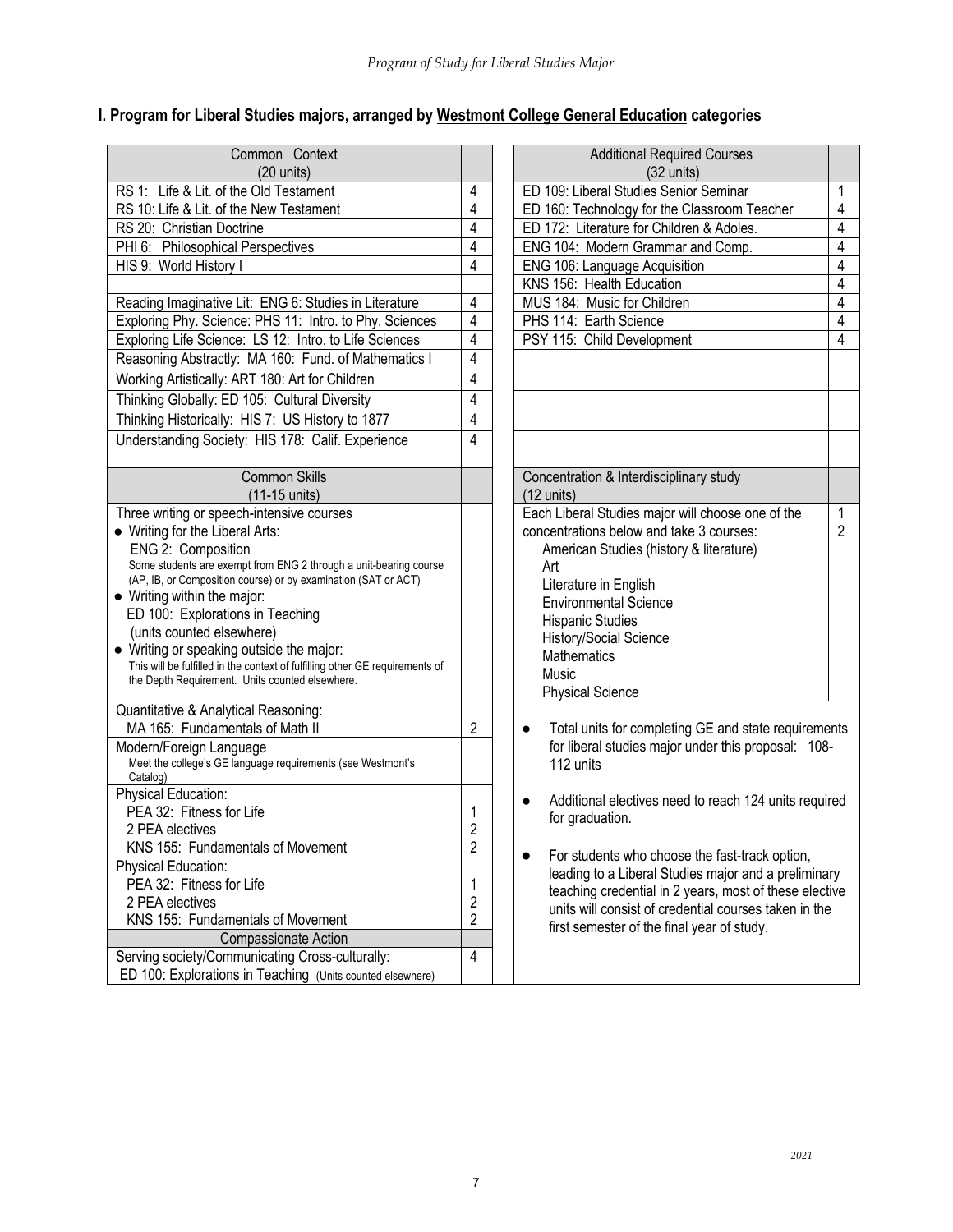# **II. Program of study arranged according to the categories of California's Commission on Teacher Credentialing requirements for a state-approved Elementary Subject Matter major**

| Reading, Language, & Literature<br>(16-20 units)                                                    |                | Health & Physical Education                                |                |
|-----------------------------------------------------------------------------------------------------|----------------|------------------------------------------------------------|----------------|
| ENG 2: Composition (or equivalent skills)                                                           | $0 - 4$        | (7 units)<br>KNS 155: Fundamentals of Movement             | $\overline{a}$ |
| ENG 104: Mod. Grammar & Comp.                                                                       | 4              | KNS 156: Health Education for the Classroom                | $\overline{a}$ |
| ENG 106: Language Acquisition                                                                       | $\overline{4}$ | PEA 32: Fitness for Life                                   |                |
| ED 172: Literature for Children                                                                     | 4              | PEA Activity course                                        | 1              |
| ENG 6: Studies in Literature                                                                        | 4              | <b>PEA Activity course</b>                                 | 1              |
| Writing/Speech Intensive Course within the Major<br>(fulfilled in ED 100: Explorations In Teaching) |                | Human Development<br>(4 units)                             |                |
| Writing/Speech Intensive Course outside the Major<br>(fulfilled by a variety of courses)            |                | PSY 115: Child Development                                 | 4              |
| History/Social Science<br>(16 units)                                                                |                | Concentration<br>$(12 \text{ units})$                      |                |
| HIS 9: World History I                                                                              | 4              | Three 4-unit courses beyond the required coursework        |                |
| HIS 7: US History to 1877                                                                           | 4              |                                                            | $\overline{4}$ |
| HIS 178: California Experience                                                                      | 4              |                                                            | $\overline{4}$ |
| ED 105: Cultural Diversity and Education                                                            | 4              |                                                            | $\overline{4}$ |
| Math and Computer Science<br>(8 units)                                                              |                | <b>Additional Required Courses</b><br>$(25 \text{ units})$ |                |
| MA 160: Fundamentals of Mathematics                                                                 | 4              | PHI 6: Philosophical Perspectives                          | 4              |
| MA 165: Fundamentals of Mathematics II                                                              | $\overline{2}$ | RS 1: Life & Literature of the Old Testament               | 4              |
| ED 160: Technology for the Classroom Teacher                                                        | $\overline{2}$ | RS 10: Life & Literature of the New Testament              | 4              |
|                                                                                                     |                | RS 20: Introduction to Christian Doctrine                  | 4              |
| LS 12: Introduction to Life Science                                                                 | 4              | ED 100: Explorations in Teaching                           | 4              |
| PHS 11: Introduction to Physical Science                                                            | 4              | ED 109: Liberal Studies Seminar                            |                |
| PHS 114: Earth Science                                                                              | 4              |                                                            |                |
| Visual & Performing Arts                                                                            |                |                                                            |                |
| (8 units)                                                                                           |                |                                                            |                |
| ART 180: Art for Children                                                                           | 4              |                                                            |                |
| MUS 184: Music for Children                                                                         | $\overline{4}$ |                                                            |                |

| Health & Physical Education<br>(7 units)            |                |
|-----------------------------------------------------|----------------|
| KNS 155: Fundamentals of Movement                   | 2              |
| KNS 156: Health Education for the Classroom         | $\overline{2}$ |
| PEA 32: Fitness for Life                            | 1              |
| <b>PEA Activity course</b>                          | 1              |
| PEA Activity course                                 | 1              |
| Human Development<br>(4 units)                      |                |
| PSY 115: Child Development                          | 4              |
| Concentration                                       |                |
| (12 units)                                          |                |
| Three 4-unit courses beyond the required coursework |                |
|                                                     | 4              |
|                                                     | 4              |
|                                                     | 4              |
| <b>Additional Required Courses</b><br>$(25$ units)  |                |
| PHI 6: Philosophical Perspectives                   | 4              |
| RS 1: Life & Literature of the Old Testament        | 4              |
| RS 10: Life & Literature of the New Testament       | 4              |
| RS 20: Introduction to Christian Doctrine           | 4              |
| ED 100: Explorations in Teaching                    | 4              |
| ED 109: Liberal Studies Seminar                     | 1              |
|                                                     |                |

- Total units for completing GE and state requirements for liberal studies major under this proposal: 108-112 units
- Additional electives need to reach 124 units required for graduation.
- For students who choose the fast-track option, leading to a Liberal Studies major and a preliminary teaching credential in 2 years, most of these elective unit will consist of credential courses taken in the first semester of the final year of study.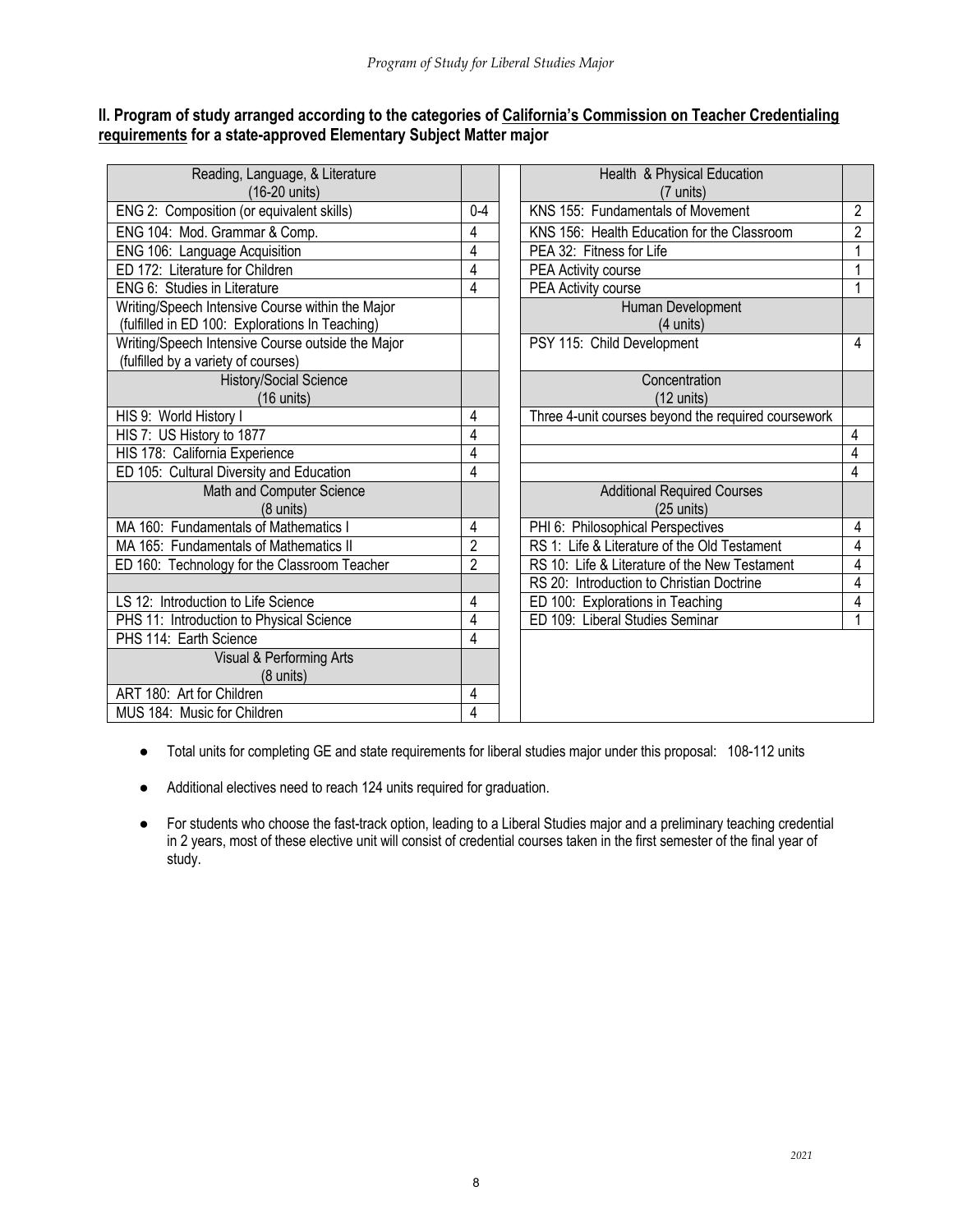#### **III. Program of study arranged chronologically**, **in an approximate and suggested sequence of the way you might actually take the courses.**

|                                                                  | Fall                                                                                                                                                                                                             | Spring                                                                                                                                                                                                    |
|------------------------------------------------------------------|------------------------------------------------------------------------------------------------------------------------------------------------------------------------------------------------------------------|-----------------------------------------------------------------------------------------------------------------------------------------------------------------------------------------------------------|
| First<br>year<br>(34)<br>units)                                  | RS 20: Christian Doctrine (4)<br>ENG 2: Composition (4)<br>HIS 7: US History to 1877 (4)<br>PHS 11: Physical Science (4)<br>PEA 32: Fitness for Life (1)                                                         | RS 10: New Testament (4)<br>ENG 6: Literature (4)<br>GE Language Requirement (4)<br>LS 12: Life Science (4)<br>PEA elective (1)                                                                           |
| Seco<br>nd<br>year<br>(37)<br>units)                             | ART 180: Art for Children (4)<br>HIS 9: World History I (4)<br>PHS 114: Earth Science (4)<br>MA 160: Fund of Math $(4)$<br>KNS 155: Movement for Children (2)                                                    | RS 1: Old Testament (4)<br>MA 165: Fundamentals of Math II (2)<br>PSY 115: Child Development (4)<br>ED 172: Lit for Children (4)<br>Concentration Elective (4)<br>PEA elective (1)                        |
| <b>Third</b><br>year<br>(37)<br>units)                           | ENG 104: Advanced Composition (4)<br>ED 105: Cultural Diversity (4)<br>PHI 6: Philosophical Perspectives (4)<br>ENG 106: Language Acquisition (4)<br>KNS 156: Health Education (2)<br>Concentration elective (4) | HIS 178: CA History (4)<br>ED 160: Technology for Teachers (2)<br>ED 100: Explorations in Teaching (4)<br>ED 109: Lib Studies Seminar (1)<br>MU 184: Music for Children (4)<br>Concentration elective (4) |
| Fourt<br>h year<br>(Cred<br>ential<br>Progr<br>am <sup>*</sup> ) | ED 110: Educational Psychology (4)<br>ED 120: Social Studs./Sci. Methods (4)<br>ED 150: Math Methods (4)<br>ED 170: Reading/LA Methods (4)<br>ED 130: Special Education (2)                                      | ED 190: Student Teaching (12<br>ED 195: Student Teach. Seminar (3)                                                                                                                                        |

# **Sample Four-Year Fast Track Course Schedule**

Notes:

- What's shown here is a "fast-track" schedule. Be aware that you also have the option of completing the Liberal Studies major over a four-year period, with a fifth year reserved for your teaching credential.
- Acceptance into Westmont does not automatically entitle you to admission into the Credential Program. In order to enter the Credential Program, you will need to apply separately during your final year of regular study. Among other conditions, you will need to have earned a 2.75 GPA and a passing score on the CSET. See college catalog for details on admission to the program.
- Students who choose not to complete the teacher preparation program as part of their four-year program, or who have not been admitted to the credential program, will replace the education courses above with elective units.
- Two semesters shown in the sample four-year course sequence consist of schedules exceeding the regular limit of 18 units. Not all students are eligible to exceed this limit.
- Based on the "fast-track" schedule above, you would need to take a minimum of 2 elective units in May Term or summer school, or bring into Westmont 2 units of AP unit.
- Students who choose the fast-track option must complete **all** requirements for graduation by December of their Senior year to qualify for the tuition discount the semester of student teaching. It is not possible to complete the Liberal Studies major in December with "deficient" units.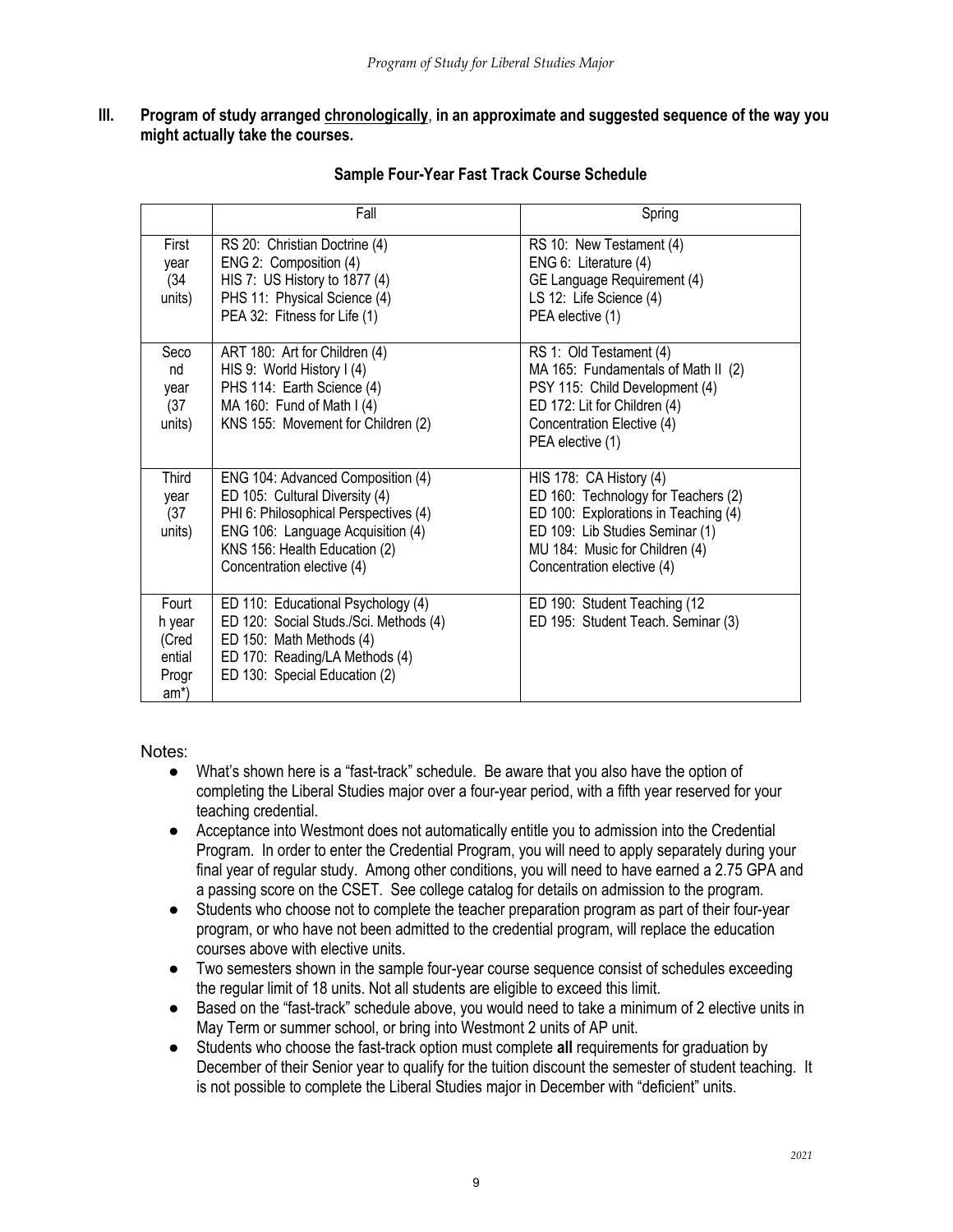# **Academic Concentrations**

Each Liberal Studies student must choose a 12-credit academic concentration beyond the major itself. Westmont's Liberal Studies program offers nine different concentrations, as follows.

- 1) American Studies (history and literature)
- 2) Art
- 3) Literature in English
- 4) Environmental/Life Science
- 5) Hispanic Studies (Spanish language, literature, and culture)
- 6) History/Social Science
- 7) Mathematics
- 8) Music
- 9) Physical Science

Descriptions of each of the nine concentrations, along with the academic department responsible for the concentration, are listed below. The name of a current faculty member who is particularly knowledgeable about the concentration is indicated in each case.

#### **Please note:** *Where scheduling conflicts preclude taking one or more of the courses listed below, substitutions must be approved by the Department of Education Chair, in consultation with the appropriate academic department.*

**1. American Studies** 

Sponsor: Department of History, working in conjunction with the Department of English Coordinator of Liberal Studies Concentration: Alister Chapman

Liberal Studies majors electing a concentration in American Studies take the second half of the U.S. History Survey, HIS 8: U.S. History Survey United States 1877-Present (4);

and <u>any two</u> of the following:

- ENG 130 Major American Writers to 1865 (4)
- ENG 131 Major American Writers 1865-1914 (4)
- ENG 132 Major American Writers 1914-1945 (4)
- **ENG 133 Major American Writers: Special Topics (4)**
- ENG 134 Ethnicity and Race in American Literature (4)
- $\bullet$  ENG 135 Faulkner (4)

\*Some sections of ENG 143, ENG 160, ENG 163, ENG 192, ENG 195, ENG 197, and ENG 199 also qualify as upper-division American Studies courses. Details are available upon request to the English department chair.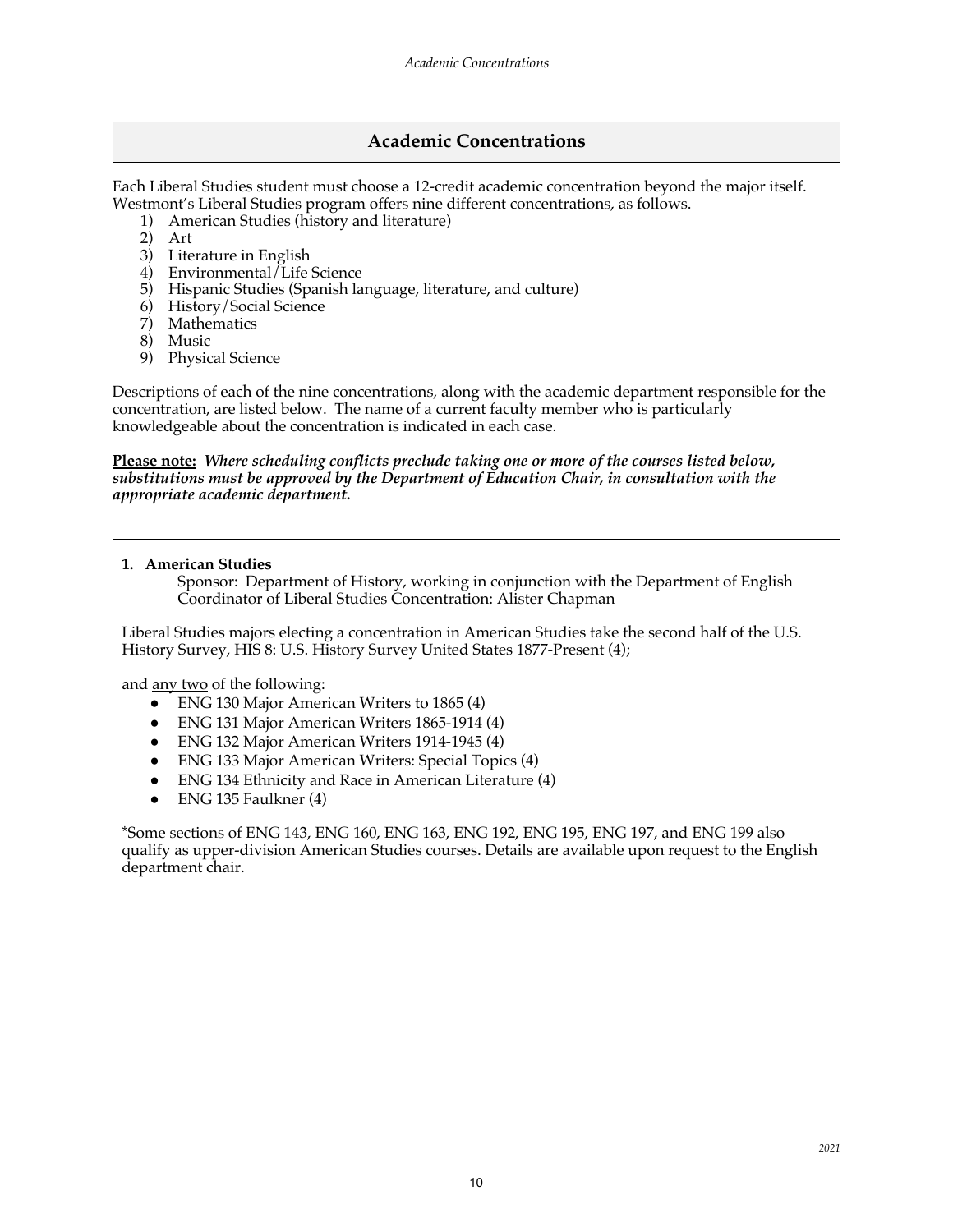# **2. Art Concentration: Liberal Studies**

Sponsor: Department of Art Coordinator of Liberal Studies Concentration: Dr. Lisa DeBoer

Liberal studies students electing a concentration in Art take the following courses:

- ART 1: Principles of Art  $(4)$
- One of the following: (4)
	- o ART 21: History of Western Art I
	- o ART 22: History of Western Art II
	- o ART 23: World Art
- ART 10: Design I (4)

#### 3**. Literature in English**

Sponsor: Department of English Coordinator of Liberal Studies concentration: Dr. Sarah Skripsky

All Liberal Studies majors electing a concentration in Literature in English take one course from each of the three categories. The Literature in English concentration should equal 12 units of credit which are distinct from the credits meeting the GE Imaginative Literature requirement.

I. A course in American or Anglophone literature (4):

- ENG 44, 60JRD, 130, 131, 132, 133, 134, 135, 136, 165, or 185.
- Some approaches to ENG 007H, 045, 060, 160, 163, 164, 192, 195, 197, and 199 also qualify for this category. Details are available upon request to the English department chair.

II. An upper-division course in literature (4):

Options include ENG 117, 117WA, 121, 122, 130, 131, 132, 133, 134, 135, 136, 151, 152, 158, 160, 163, 164, 165, 166, 170, 181, 182, 183, 185, 186, 187, 197; and literary approaches to ENG 192, 195, and 199.

III. One additional literature course (4):

- Options include ENG 006, 006WA, 006JRD, 007H, 007HWA, 044, 045, 046, 047, 060, 060JRD, 090, 117, 117WA, 121, 122, 130, 131, 132, 133, 134, 135, 136, 151, 152, 158, 160, 163, 164, 165, 166, 170, 181, 182, 183, 185, 186, 187, 197; and literary approaches to ENG 192, 195, and 199.
- When feasible for degree completion, students are encouraged to use the shorter list in category I to select a course in American or Anglophone literature.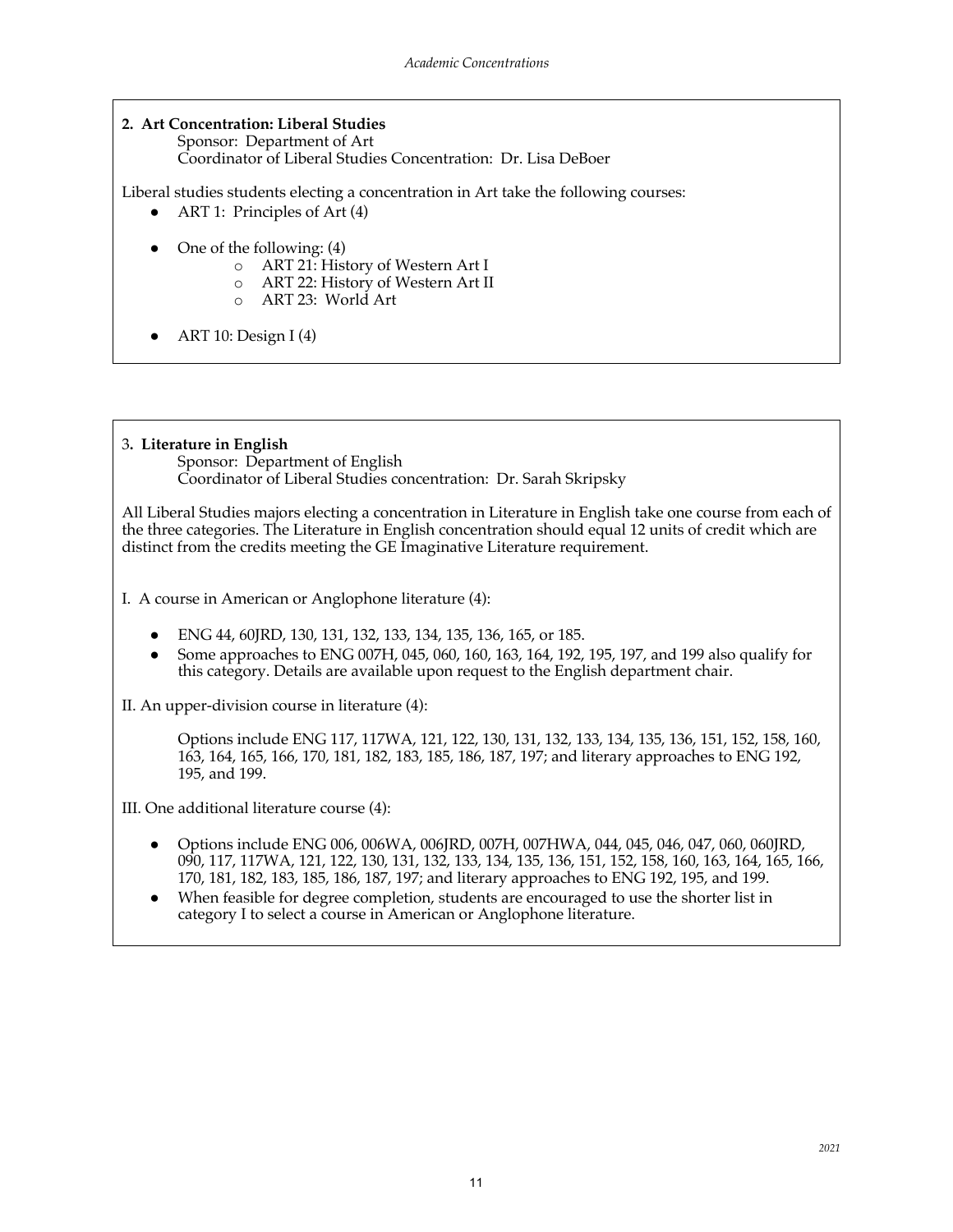#### 4. **Environmental/Life Science**

Sponsor: Department of Biology Coordinator of Liberal Studies concentration: Professor Beth Horvath

For the life science concentration, students take three four-credit classes beyond the major requirement of LS 12: Introduction to Life Sciences.

I. The first two courses are:

- BIO 5: General Biology I (4) (note chemistry prerequisites) **and**
- BIO 6: General Biology II (4)

II. A second course should be taken from Category II. Note that listed courses 104 and above require both BIO 5 and BIO 6 as prerequisites.

- $\bullet$  BIO 11: Human Anatomy (4)
- BIO 12: Human Physiology (4)
- ENV 001: Introduction to Environmental Studies (4)
- BIO 40: Human Nutrition (4)
- BIO 104: Marine Biology (4)
- BIO 108: Animal Diversity (4)
- BIO 141 Ornithology/Herpetology (4)
- BIO 151: Plant Classification (4)
- CHM 4: Chemistry, Culture, and Society (4)

Note 1: Transfer students may use a philosophy and/or history of science course as a substitution for CHM 4.

Note 2: Students who switch into the Liberal Studies major after completing both BIO 5 and BIO 6; and who elect a Life/Environmental Science Concentration, may substitute an additional course from Category II for LS 12.

#### **5. Hispanic Studies (Spanish language, literature, and culture)**

Sponsor: Department of Modern Languages Coordinator of Liberal Studies Concentration: Dr. Mary Docter

A concentration in Hispanic Studies consists of 12 units:

- SP 2: Elementary Spanish Language II (4)
- SP 3: Intermediate Spanish Language I (4)
- SP 110: Hispanic Cultures: Spain (4) **or** SP 111: Hispanic Cultures: Latin America (4)

 Students testing out of SP 2 will substitute ONE of the following upper-division Spanish courses for that class:

- SP 100: Advanced Spanish (4)
- SP 106: Advanced Fluency and Conversation (4)
- An approved upper-division Spanish class at Westmont or on Westmont in Mexico (e.g. Language in Context, Mexican History and Civilization, Mexican Art)

Students testing out of both SP 3 and SP 4 will substitute TWO of the following upper-division Spanish courses for those classes:

- SP 100: Advanced Spanish (4)
- SP 106 Advanced Fluency and Conversation (4)
- An approved upper-division Spanish class at Westmont or on Westmont in Mexico (e.g. Language in Context, Mexican History and Civilization, Mexican Art)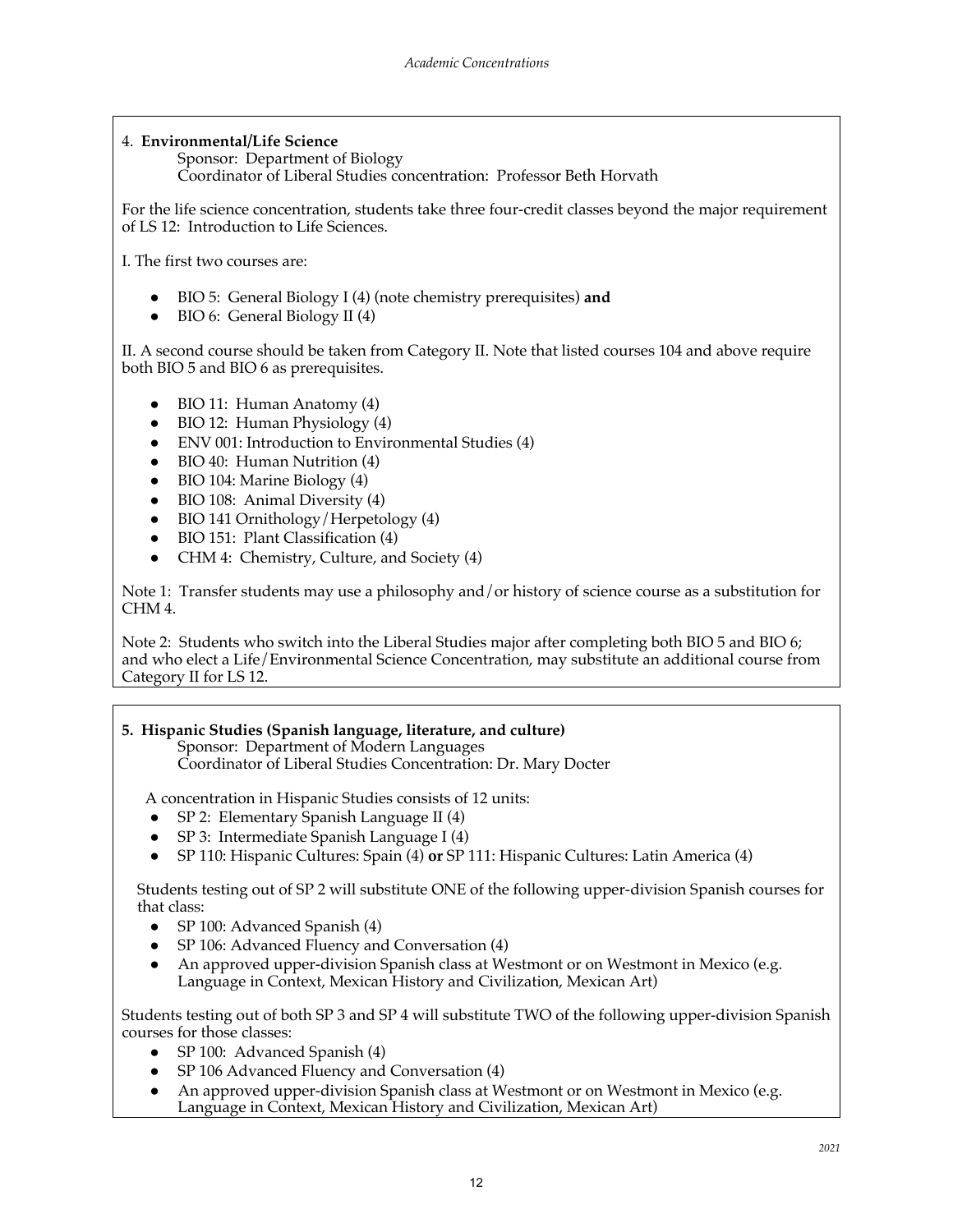#### **6. History/Social Science**

Sponsor: Department of History Coordinator of Liberal Studies Concentration: Dr. Alister Chapman

 Liberal Studies majors electing a concentration in History/Social Science take the following courses:

- HIS 8: United States History 1877- Present (4)
- PO 10: American Government (4)
- HIS 10: World History II (4)

# **7. Mathematics** Sponsor: Department of Mathematics Coordinator of Liberal Studies Concentration: Dr. Anna Aboud Liberal Studies majors electing a concentration in Mathematics take one course from each of the following categories: I. Statistics • MA 005 Introduction to Statistics (4) • MA 130 Probability and Statistics (4) II. Calculus  $\bullet$  MA 009 Calculus I (4)

- 
- $\bullet$  MA 010 Calculus II (4)
- MA 019 Multivariable Calculus (4)

#### III. Breadth and Depth

- MA 002 The Mathematics of Music (4)
- MA 004 Mathematics in Context (4)
- MA 015 Discrete Mathematics (4)
- MA 020 Linear Algebra (4)
- CS 10 Design and Implementation of Solutions to Computational Problems (4)

#### **8. Music**

Sponsor: Department of Music Coordinator of Liberal Studies Concentration: Dr. Michael Shasberger

- MU 010: Principles of Music I (4)
- $MU$  012: Principles of Music II (4)
- MU 120 **or** MU 121: History of Western Music I or II (4)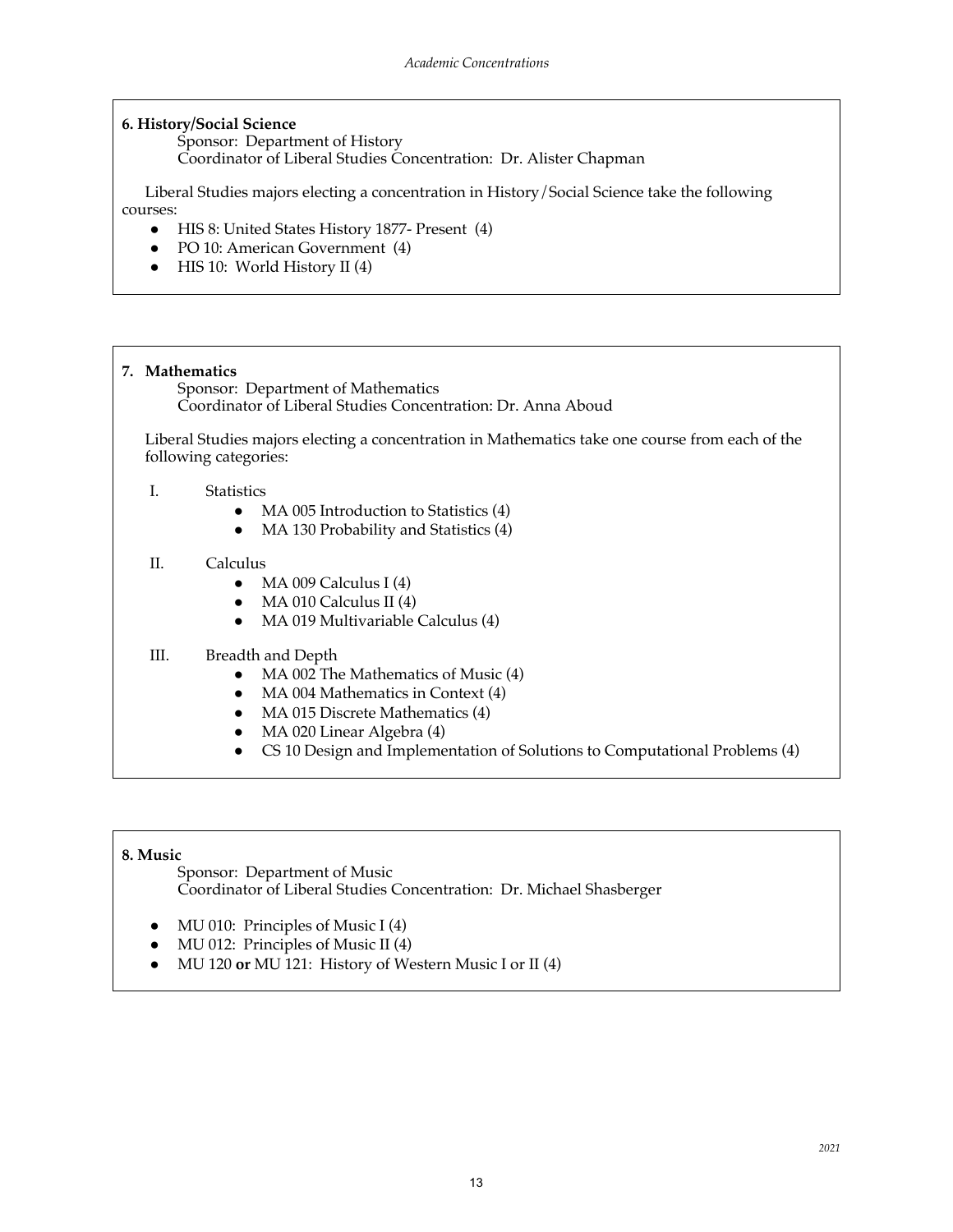#### **9. Physical Science**

Sponsor: Department of Physics Coordinator of Liberal Studies Concentration: Dr. Stephen Contakes (chemistry) or Dr. Robert Haring-Kaye (physics)

Three four-credit courses are required, as follows.

I. One of the following interdisciplinary classes:

● CHM 4: Chemistry, Culture, and Society (4)

Note: Transfer students may use a philosophy and/or history of science course to fulfill this requirement.

II. A second course must be an introductory course for science majors, chosen from the list below:

- PHY 11: Physics for Life Science Majors I (4)
- PHY 13: Physics for Life Science Majors II (4)
- PHY 21: General Physics I (4)
- PHY 23: General Physics II (4)
- CHM 5: General Chemistry I (4)
- CHM 6: General Chemistry II (4)
- CS 10: Introduction to Computer Science (4)

III. A third course may be an additional class from the list in category II, above, or one of the following:

- $\bullet$  PHS 7: Astronomy (4)
- PHS 117: Exploration of the Universe (4)
- CHM 4: Chemistry, Culture and Society (4)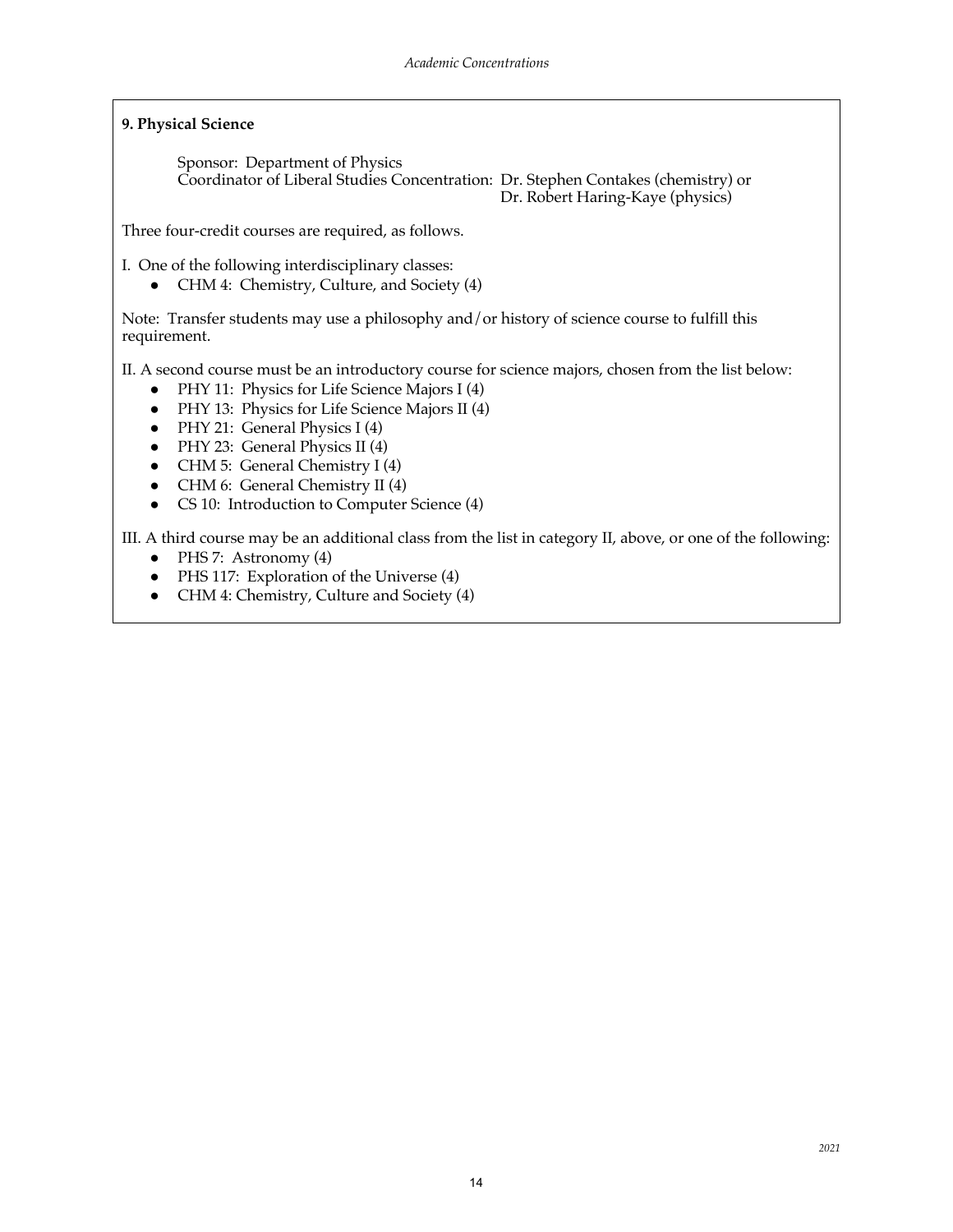# **Portfolio Assignment**

In April of your final year in the Liberal Studies Program at Westmont, you will submit an e-portfolio that allows you to reflect on your experience in the program as a whole and to demonstrate your learning and reflection to others.

Successful completion of the e-portfolio is a required component of the Liberal Studies Major.

*It is essential that you get into the habit at the beginning of your Liberal Studies program of saving syllabi and copies of major assignments you have completed*. This will make the task of assembling the portfolio a great deal easier than if you have to hunt at the last minute to locate pieces of completed work.

The e-portfolio assignment, completed as part of ED 109: Liberal Studies Seminar, will invite you to reflect on who you are as a learner and what specifically you have learned over the course of the Liberal Studies major. You will also write on topics such as cultural diversity, connections between coursework from different disciplines, and the connection between your coursework and Christian faith.

More details about the portfolio will be shared with you when you enroll in ED 109. For now, the important point to underscore is *keeping syllabi and copies of major assignments you have completed in each of your undergraduate courses.*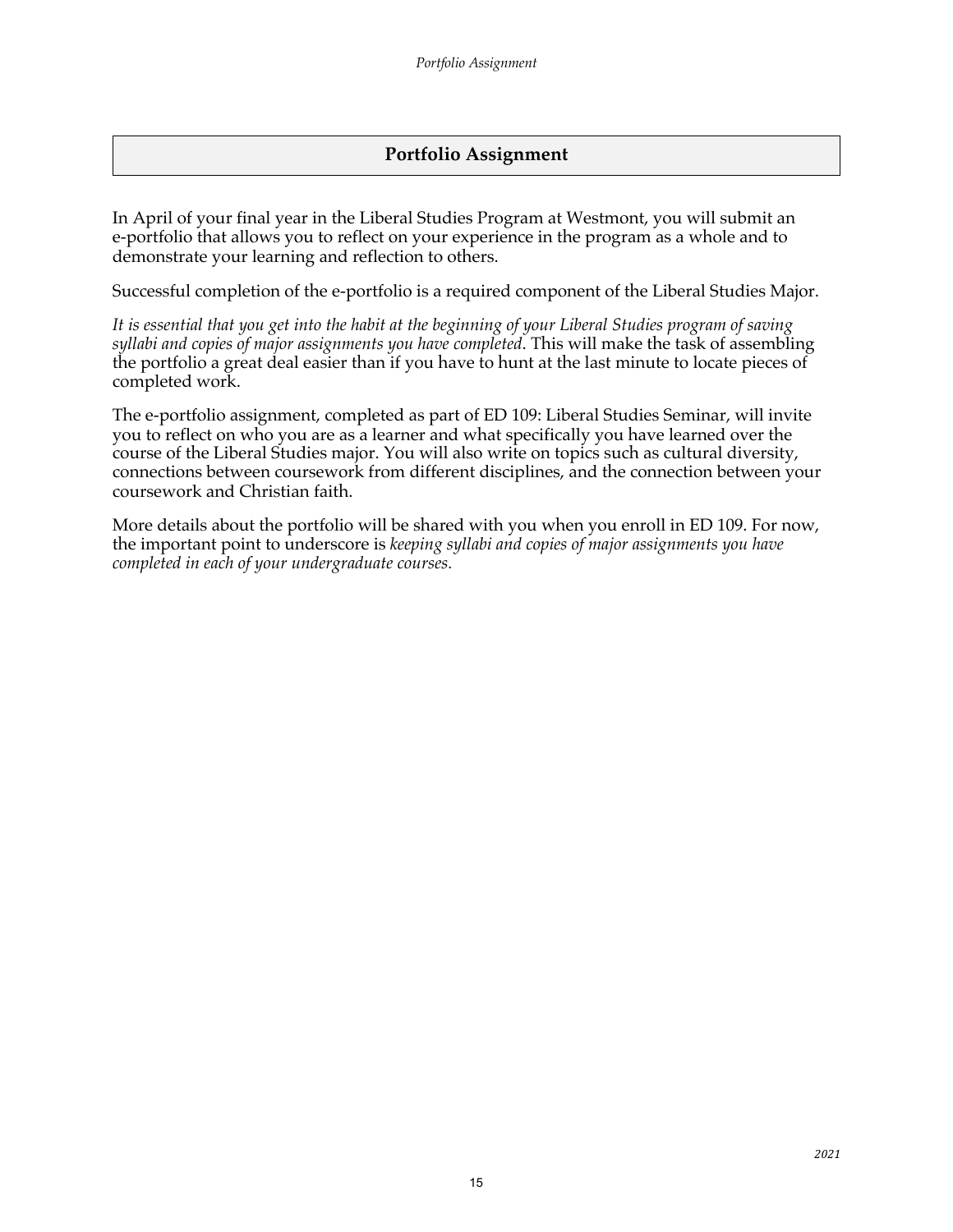# **The California Teaching Performance Expectations**

Through rigorous research and consultation with California educators, the California Commission on Teacher Credentialing (CTC) developed the Teaching Performance Expectations (TPEs) to describe the set of knowledge, skills, and abilities beginning teachers should have and be able to demonstrate. Teaching performance expectations describe teaching tasks that fall into six broad domains. A fuller description can be found at www.ctc.ca.gov/educator-prep/standards/adopted-TPEs-2016.pdf

| TPE 1: Engaging<br>and Supporting<br>All Students in<br>Learning                               | Apply knowledge of students to engage them.<br>1.1<br>1.2<br>Maintain ongoing communication with students and families.<br>1.3<br>Connect subject matter to real-life & provide active learning experiences.<br>1.4<br>Use a variety of instructional strategies to support access to curriculum.<br>1.5<br>Promote students' critical and creative thinking and analysis.<br>1.6<br>Provide a supportive learning environment for all English Learners.<br>1.7<br>Incorporate visual and performing arts when appropriate.<br>1.8<br>Monitor student learning and adjust instruction while teaching.                                                                                                                       |
|------------------------------------------------------------------------------------------------|-----------------------------------------------------------------------------------------------------------------------------------------------------------------------------------------------------------------------------------------------------------------------------------------------------------------------------------------------------------------------------------------------------------------------------------------------------------------------------------------------------------------------------------------------------------------------------------------------------------------------------------------------------------------------------------------------------------------------------|
| TPE 2: Creating<br>and Maintaining<br>Effective<br>Environments for<br><b>Student Learning</b> | Use positive interventions, restorative justice, and conflict resolution practices to foster a caring<br>2.1<br>community.<br>2.2<br>Promote productive student learning and encourage positive interaction.<br>2.3<br>Establish, maintain, and monitor inclusive learning environments.<br>2.4<br>Access resources to support students.<br>2.5<br>Maintain high expectations for all students with appropriate support.<br>2.6<br>Communicate classroom routines, procedures, and norms clearly.                                                                                                                                                                                                                           |
| TPE 3:<br>Understanding<br>and Organizing<br>Subject Matter for<br><b>Student Learning</b>     | 3.1<br>Demonstrate knowledge of subject matter, standards, and frameworks.<br>3.2<br>Use knowledge about students to plan lesson with accommodations.<br>3.3<br>Plan, design, implement, and monitor instruction with current pedagogy.<br>3.4<br>Plan effective instruction (individually and through collaboration).<br>3.5<br>Incorporate academic language within learning activities.<br>3.6<br>Use and adapt resources to facilitate equitable access.<br>3.7<br>Model and develop digital literacy.<br>3.8<br>Demonstrate knowledge of educational technology standards.                                                                                                                                             |
| TPE 4: Planning<br>Instruction and<br>Designing<br>Learning<br>Experiences for<br>All Students | 4.1<br>Locate and apply information about students for planning purposes.<br>4.2<br>Apply knowledge of child development to instruction.<br>4.3<br>Design instruction that interconnects content areas.<br>Maximize instructional time by use of technology, principles of UDL and MTSS, developmentally<br>4.4<br>appropriate activities, modifications, peer support, use of resources.<br>4.5<br>Use strategies that meet individual learning needs (IEP, ITSP, ITP, 504).<br>4.6<br>Access resources for planning and instruction.<br>4.7<br>Promote a range of communication strategies and activity modes.<br>4.8<br>Use digital tools to provide personalized and integrated technology-rich lessons.                |
| TPE 5: Assessing<br><b>Student Learning</b>                                                    | 5.1<br>Use different types of assessments.<br>5.2<br>Collect and analyze assessment data from multiple measures.<br>5.3<br>Involve students in self-assessment and reflection.<br>5.4<br>Use technology to support assessment and communication.<br>5.5<br>Use assessment information in a timely manner.<br>5.6<br>Work with specialists to interpret assessment results for ELs and students with disabilities.<br>5.7<br>Interpret English learners' assessment data and use in planning instruction.<br>Use assessment data (IEP, IFSP, TEP, 504 plans) to plan lessons.<br>5.8                                                                                                                                         |
| TPE 6: Developing<br>as a Professional<br>Educator                                             | Reflect on one's teaching to improve student learning.<br>6.1<br>Recognize biases. Exhibit positive dispositions of caring, support, acceptance, and fairness.<br>6.2<br>6.3<br>Establish professional learning goals and make progress to improve.<br>Communicate effectively with colleagues, and families to support student learning.<br>6.4<br>Demonstrate professionalism in all aspect of student learning and management. Model ethical<br>6.5<br>conduct.<br>6.6 Enact professional responsibilities such as mandated reporter, professional conduct, proper use of<br>social media and other digital platforms.<br>Critically analyze how historical contexts in CA influence school governance & finance.<br>6.7 |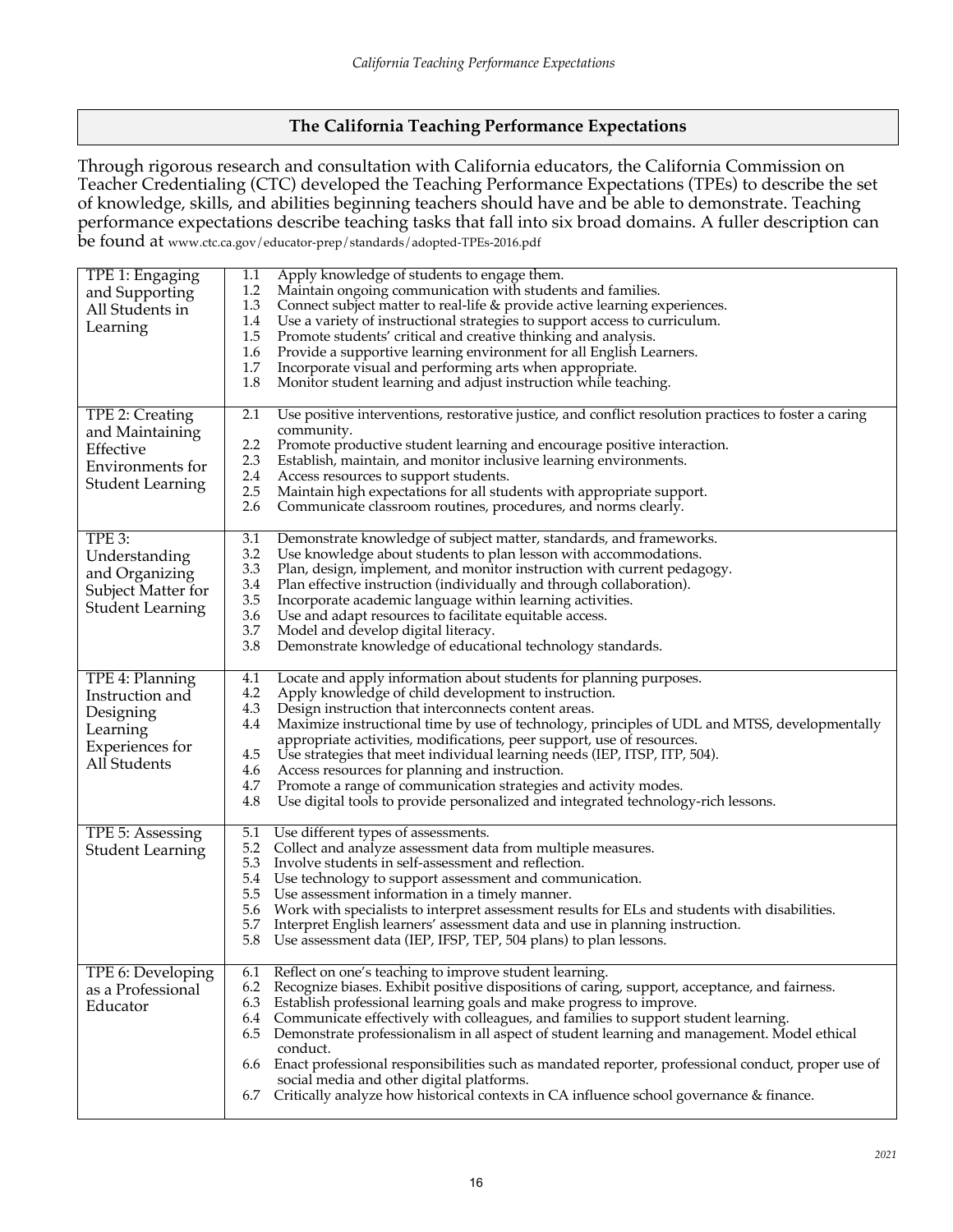| <b>Milestones:</b>                                                                                                                                                                     |  |
|----------------------------------------------------------------------------------------------------------------------------------------------------------------------------------------|--|
| Steps toward earning a<br>$\mathbb{E}[\mathbf{L}_1]$ and $\mathbf{L}_2$ are $(\mathbf{M}_1, \mathbf{L}_2]$ and $\mathbf{L}_2$ and $\mathbf{L}_3$ and $\mathbf{L}_4$ are $\mathbf{L}_5$ |  |



| Steps toward earning a                                        |
|---------------------------------------------------------------|
| Preliminary Elementary (Multiple Subject) Teaching Credential |
| on a fast-track at Westmont*                                  |

| First Year         | Make sure, if you don't have one, that you have an advisor from the Education Department. Complete, if<br>necessary, the "Change of Advisor" form available from the Records Office.<br>Read the Liberal Studies Handbook carefully (see Program Assistant or access it online via the Westmont<br>Education website).<br>Begin saving electronic or paper versions of written work, or other major projects, for your Liberal Studies<br>portfolio (ED 109 assignment). Eventually, you should have significant work samples from each of the<br>seven areas (CA. State Multiple Subject Preparation): English, History, Science, Math, Arts, Health and PE,<br>and Human Development.                                                                                                                                                                                                                                                                                                                                                                                                                                                                |
|--------------------|--------------------------------------------------------------------------------------------------------------------------------------------------------------------------------------------------------------------------------------------------------------------------------------------------------------------------------------------------------------------------------------------------------------------------------------------------------------------------------------------------------------------------------------------------------------------------------------------------------------------------------------------------------------------------------------------------------------------------------------------------------------------------------------------------------------------------------------------------------------------------------------------------------------------------------------------------------------------------------------------------------------------------------------------------------------------------------------------------------------------------------------------------------|
| <b>Second Year</b> | Complete an official "Declaration of Major" form available from the Records Office. Circle "Liberal Studies.<br>Work out a four-year program of study with your advisor, especially if you're thinking of spending a<br>semester in an off-campus program.<br>Continue saving electronic or paper versions of written work or other major projects for your portfolio.                                                                                                                                                                                                                                                                                                                                                                                                                                                                                                                                                                                                                                                                                                                                                                                 |
| Third Year         | Maintain a 2.75 GPA if you plan to apply to Westmont's Credential Program.<br>Enroll in ED 109 (Liberal Studies Seminar) for the Spring semester (assuming you are a fast-track student).<br>During the fall, register for all three sections of Multiple Subject CSETs exams. CSETs need to be taken<br>by February 15.<br>Fulfill the Basic Skills requirements (For options: https://www.ctc.ca.gov/docs/default-<br>source/leaflets/cl667.pdf?sfvrsn=91a6cf60_32)<br>By February 15, complete an application for Westmont's Credential Program.<br>When making housing plans for your senior year, remember you need to live off-campus during the Spring<br>semester, if you wish to be eligible for the 55% tuition scholarship. (Note: Ocean View counts as "off-<br>campus" even though it's college-owned). Given the difficulty of moving over Christmas break, most<br>seniors in the Credential program live off campus the entire year.<br>Schedule a time to take the Westmont-administered US Constitution exam (see Program Assistant for<br>details).<br>Plan to take an in-person CPR course for infants, children, and adolescents. |
| Fourth Year*       | Make sure that you've completed ALL requirements to receive your BA in December and thus become<br>eligible for the tuition discount during the Spring semester of student teaching. You may not "graduate<br>deficient" in December.<br>For students in Westmont's credential program, stay in close touch with the Program Assistant and review<br>once again the "Stepping Stones towards a Teaching Credential" for completing a professional teaching<br>credential.<br>For students who plan to graduate with a Liberal Studies major only, this is the time to be applying to a<br>credential program – either at Westmont, as a fifth year student, or another program of your choice. The<br>application deadline for Westmont's Credential Program is February 15.                                                                                                                                                                                                                                                                                                                                                                           |

\* These milestones are set up for fast-track students (students are who completing both the Liberal Studies Major and the Teacher Credential Program in four years). Students who wish to do a fifth-year Teacher Credential Program, either at Westmont or elsewhere, will complete most of the items listed her under "Third Year" during their fourth year.